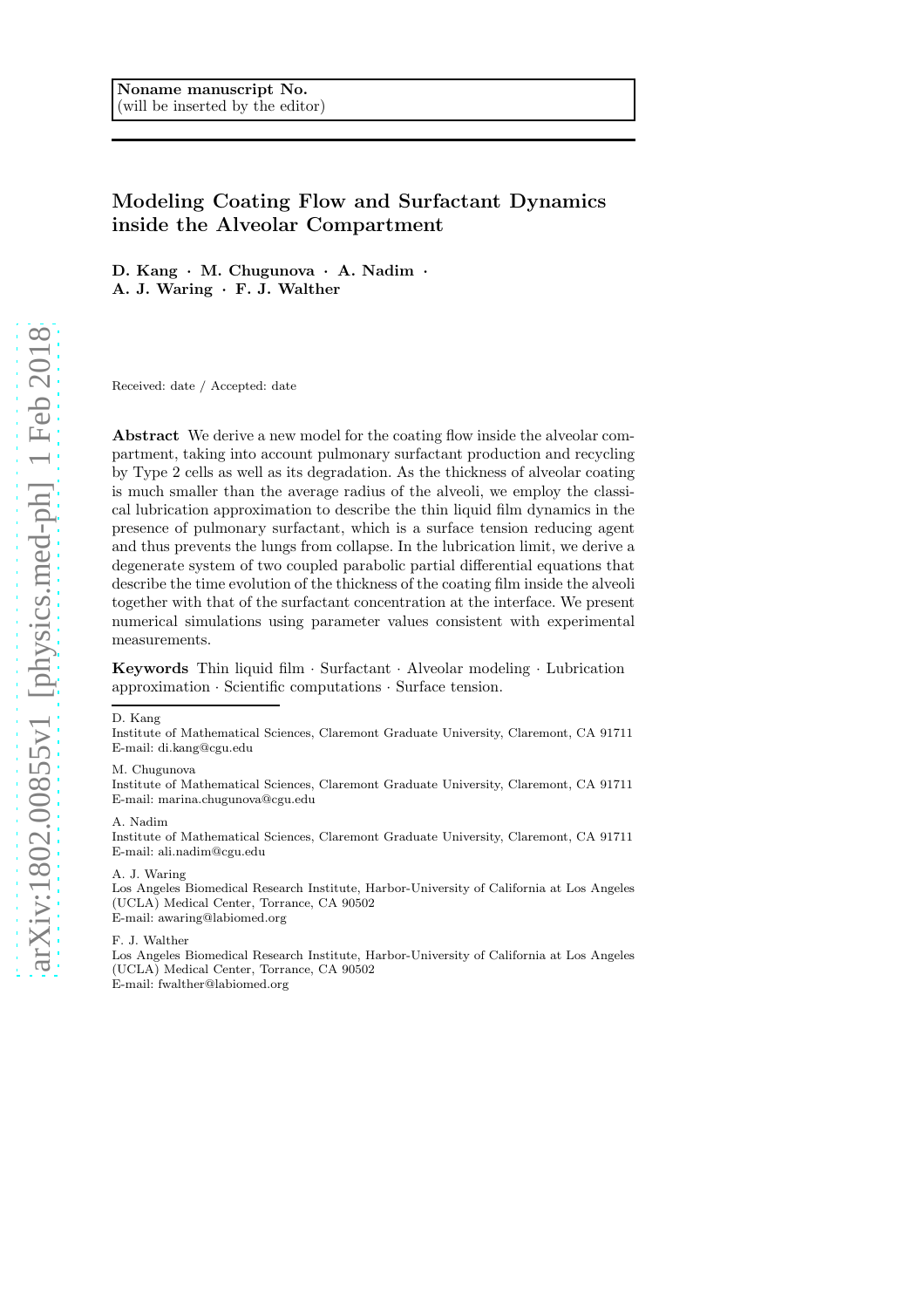

Fig. 1 Alveolar sac schematic on the left [adapted from www.therespiratorysystem.com] and cell types present in alveolar compartment on the right [adapted from Michael et al. (2002)].

### <span id="page-1-0"></span>1 Introduction

Oxygen exchange in the lungs occurs across the membranes of small balloonlike structures called alveoli attached to the branches of the bronchial passages. These alveoli inflate and deflate with inhalation and exhalation. The behavior of the alveoli is largely dictated by Laplace's law (that describes the pressure difference across an interface in fluid mechanics) involving surface tension. It takes some effort to breathe in because these tiny balloons must be inflated, but the elastic recoil of the tiny balloons assists us in this process. Inflating the alveoli in the process of respiration requires an excess pressure inside the alveoli relative to their surroundings. This is accomplished by making the pressure in the thoracic cavity negative with respect to atmospheric pressure. The amount of net pressure required for inflation is dictated by the surface tension and radii of the tiny balloon-like alveoli. During inhalation the radii of the alveoli increase from about 0.05 mm to 0.1 mm. The alveolar lining fluid (the alveolar hypophase, without surfactant) has a nominal surface tension of about 50 dyn/cm so the required net outward pressure is about  $\Delta P =$ 15 mmHg when  $r = 0.05$  mm and  $\Delta P = 7.5$  mmHg when  $r = 0.1$  mm, but the actual normal pressure difference in respiration is only about 1 mmHg [\[28\]](#page-23-0).

A remarkable property of lung surfactant, which coats the alveoli, is that it reduces the surface tension by a factor of about 15 so that a 1 mmHg pressure differential is sufficient to inflate the alveoli. There appears to be a nearly constant amount of this surfactant per alveolus, so that when the alveoli are deflated it is more concentrated on the surface. Since the surface-tensionlowering effect of surfactant depends on this concentration, it diminishes the required pressure for inflation of the alveoli at their most critical phase. For a given surface tension, the pressure to inflate a smaller bubble is greater. It is the surfactant which makes it possible to inflate the alveoli with only about 1 mmHg of excess pressure over the surroundings. Because neighboring alveoli communicate with each other via alveolar pores (pores of Kohn connect alveoli to adjacent alveoli), their surface tensions must be different (if they are different in size) in order to prevent the collapse of small alveoli in favor of large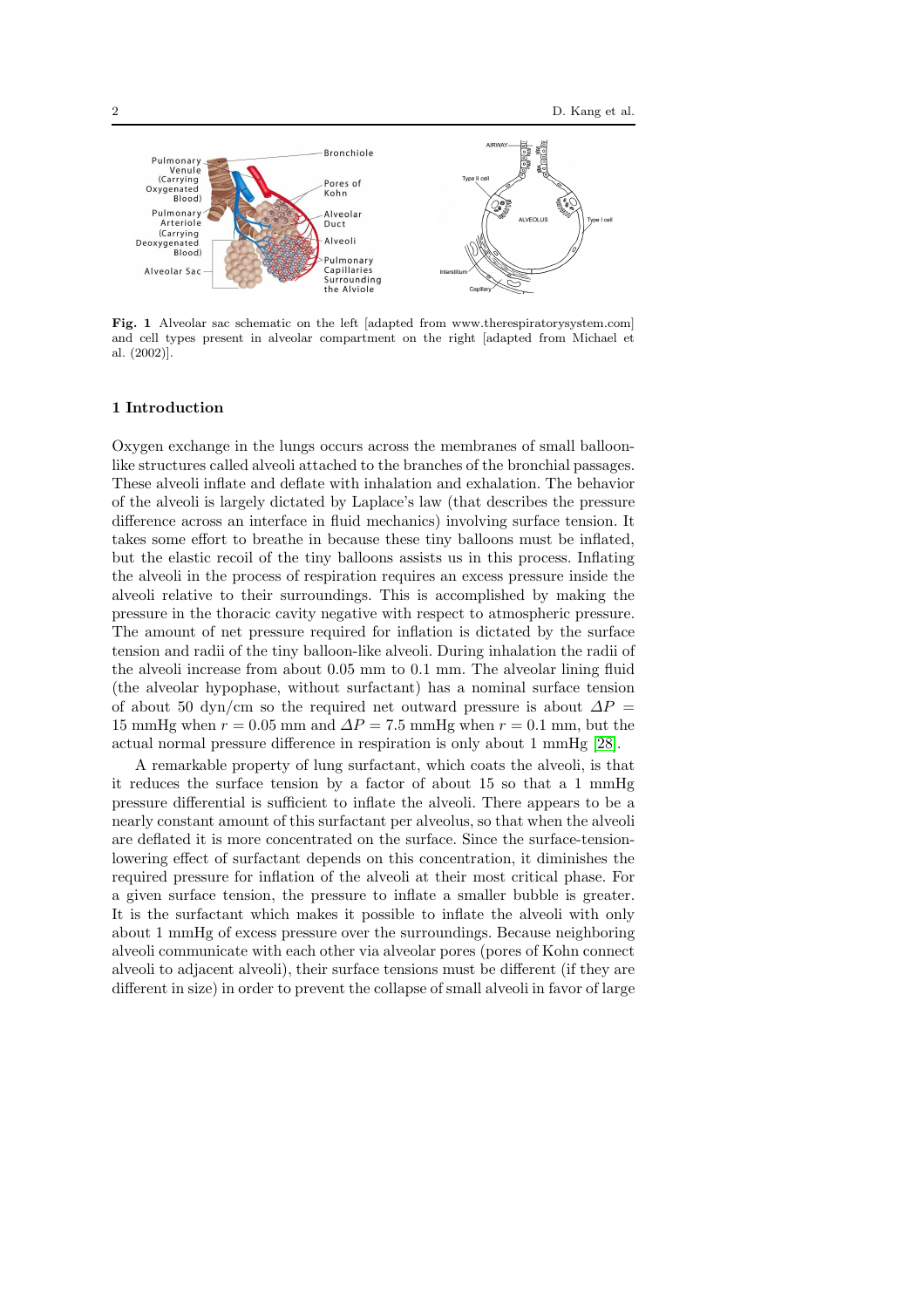ones. Mechanical coupling of alveoli via the interstitial tissue is an additional mechanism that prevents alveolar collapse [\[22\]](#page-23-1).

The lung is very sensitive to gravity, and it is of current interest to know how its function is altered in the weightlessness of space. For example, studies on NASA Spacelabs [\[33\]](#page-23-2) show an unexpectedly large increase in the diffusing capacity of the alveolar membrane due to uniform alveolar expansion. Effect of microgravity on pulmonary surfactant properties was studied in [\[2\]](#page-22-0). The properties of pulmonary surfactant were assessed by the evaluation of surface activity (surface tension) and the experiments indicated that there was roughly a 50% decrease in surface activity of pulmonary surfactant films after some time in the microgravity environment.

The epithelium lining the walls of the alveoli is composed primarily of large, squamous Type 1 cells and smaller, granular and roughly cuboidal Type 2 cells (see Figure [1\)](#page-1-0). The alveolar Type 1 cell (volume  $1,800 \ \mu m^3$ ) is an important component of the air-blood barrier, as it overlies capillaries in the alveolar wall and comprises most (90%) of its surface area. This has been described in papers about proteins that are predominantly expressed by Type 1 cells in the lungs, such as the plasma membrane protein T1-a [\[34\]](#page-24-0) and aquaporins, a family of water channels [\[31\]](#page-23-3). Although Type 2 cells (volume 900  $\mu$ m<sup>3</sup> and thickness  $0.2 \mu m$ ) occupy only  $10\%$  of the alveolar surface area, there are about twice as many of them (60% of alveolar epithelial cells are Type 2) as Type 1 cells [\[7,](#page-22-1)[14\]](#page-23-4). At the same time Type 2 cells comprise only 15% of peripheral lung cells; they are typically found at the alveolar-capillary barrier, and they have an apical surface area of about 250  $\mu$ m<sup>2</sup> per cell [\[22\]](#page-23-1). Alveolar surfactant has a half life of about 24 hours, once secreted, depending on maturity/illness according to studies with stable isotopes [\[3\]](#page-22-2). Viscosity values for some clinical animal-derived lung surfactants are presented in Table 1 of [\[25\]](#page-23-5). One of the major functions of the Type 2 cells is synthesis and secretion of surfactant. Cryoscanning electron microscopy of frozen tissue demonstrated surfactant to cover extended areas of alveolar surface as a continuous, thin layer [\[11\]](#page-23-6). Approximately 90% of the surfactant is recycled from the alveolar space back into the same Type 2 cells [\[4\]](#page-22-3). Type 2 cells are called defenders of the alveolar epithelium because they proliferate to restore Type 1 cells after lung damage. Alveolar Type 1 and 2 cells transport sodium to keep the alveolus relatively free from fluid, and participate in innate immunity to fight infection.

The baby's first breath depends a lot upon the presence of pulmonary surfactant and is made more difficult in premature infants by the incomplete formation of this surface-tension-reducing agent. Approximately 7% of all infants are born prematurely and half of them develop respiratory distress syndrome due to lack of the surfactant. Aerosol delivery of synthetic lung surfactant is being investigated as a new technique of respiratory support for such babies [\[32\]](#page-23-7) and as a potential replacement for the widely-used intra-tracheal delivery of animal-derived surfactant. One of the objectives of our research is to better understand the required properties of substitute synthetic surfactant through mathematical modeling of lung surfactant dynamics.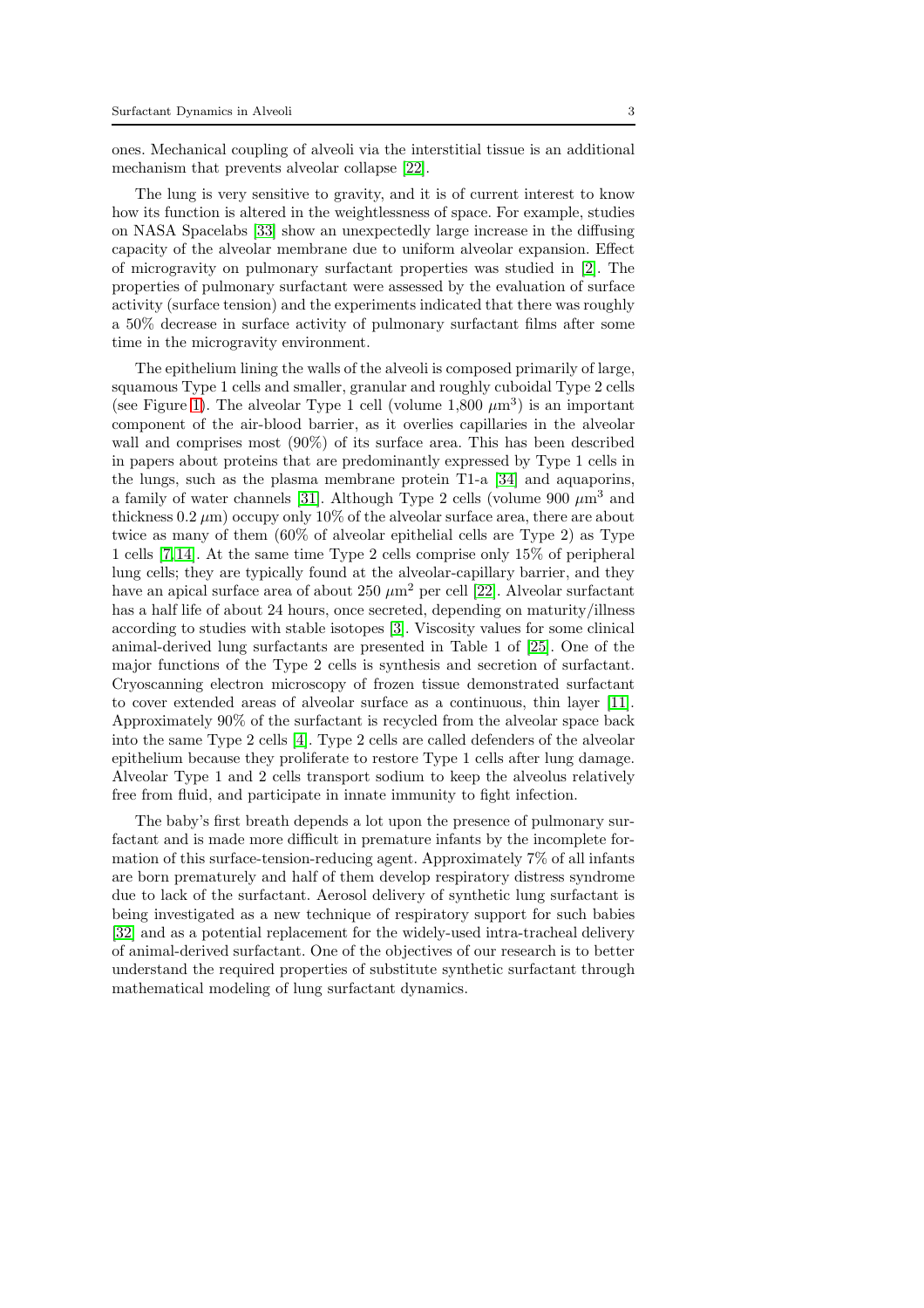Biomedical applications of surfactant dynamic models also include surfactantbased drug delivery systems. Consider the delivery pathway of a liquid medication drop as it makes its way from the trachea to the alveoli. It starts as a liquid plug, progresses to a deposited film lining the airways, establishes a surface layer, and finally reaches the alveolar compartment. The surface tension of a surfactant-coated layer depends on the local concentration of surfactant, which changes owing to flow, surface deformation and surface diffusion of the molecule. Surface tension gradients caused by variations of surfactant concentration give rise to Marangoni flows that distribute the surfactant [\[15,](#page-23-8)[16\]](#page-23-9).

Flows of thin liquid films influenced by different types of surfactant constitute a complex area of research with various contributions by chemists, physicists, engineers and mathematicians. The analysis of surface tension and surface active agents in the dynamics of thin viscous liquid films is of interest in many applications in industrial coating, biomedical fields or film drainage in emulsions and foams. Surfactants acting at the interface of a fluid film induce surface tension gradients that influence the dynamics of the fluid film. At the same time, the surfactant itself spreads along the interface due to the flow arising from those surface tension gradients. The latter aspect is called the Marangoni effect.

The lubrication approximation is the classical approach for studying the dynamics of thin viscous films. In spherical geometry, which is the one we adopt in our work, well-posedness of the thin film model was analyzed in [\[30,](#page-23-10) [20\]](#page-23-11). The motion of a Newtonian viscous fluid layer on a solid horizontal plane, with a monolayer of insoluble surfactant on its surface was modeled by Jensen and Grotberg [\[17\]](#page-23-12) resulting in:

$$
\int h_t + \frac{1}{3} (h^3 (\mathcal{S} h_{xxx} - \mathcal{G} h_x + 3 \mathcal{A} h^{-4} h_x))_x + \frac{1}{2} (h^2 \sigma_x)_x = 0, \tag{1}
$$

$$
\int \Gamma_t + \frac{1}{2} (\Gamma h^2 (\mathcal{S} h_{xxx} - \mathcal{G} h_x + 3 \mathcal{A} h^{-4} h_x))_x + (\Gamma h \sigma_x)_x = (\mathcal{D}(\Gamma) \Gamma_x)_x, \quad (2)
$$

where h is the film height,  $\Gamma$  is the surfactant concentration in the monolayer,  $\sigma(\Gamma)$  is the surface tension which depends on surfactant concentration, S is a parameter related to the capillary forces (i.e., surface tension),  $\mathcal G$  is the parameter characterizing the gravitational force directed vertically downwards, A is related to the Hamaker constant and connected with intermolecular van der Waals forces, and  $\mathcal D$  is related to the surface diffusivity of surfactants. This model is the generalization of the original system derived by Gaver and Grotberg in 1990 [\[13\]](#page-23-13) and studied in [\[5,](#page-22-4)[6\]](#page-22-5); the new model includes a nonlinear equation of state and van der Waals forces. Capillarity is an important factor in stabilizing the film against instabilities due to van der Waals forces. The latter can cause a film to rupture. Since film rupture has such a dramatic effect on the spreading process, it interferes severely with methods of delivery of surfactant or drugs, making it of considerable importance to establish the conditions under which rupture might occur. Marangoni forces alone are not sufficient to induce the film thickness to reach zero in finite time, but they can deform the film to allow van der Waals forces to overcome the stabilizing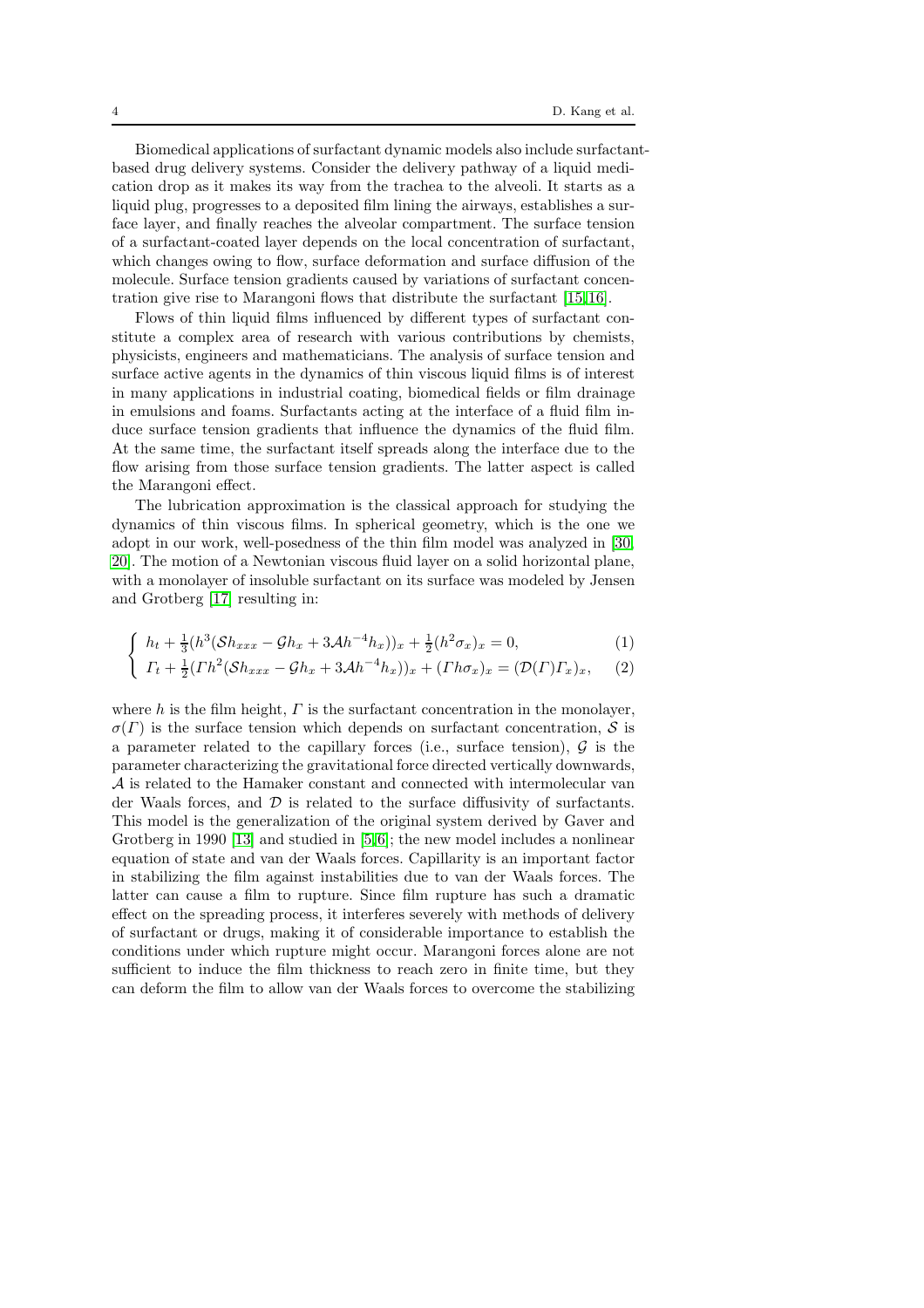effects of capillarity (and of the surfactant monolayer itself) and give rise to rupture and dry-out.

Various models are in use relating surface tension  $\sigma$  to surfactant concentration Γ. Under constant temperature, a fundamental equation of chemical thermodynamics relates the concentration dependent surface tension  $\sigma$  to the free energy,  $\Phi$ , and the chemical potential,  $\overline{\Phi}'$ , where both functions depend on the surfactant concentration Γ:

$$
\sigma(\Gamma) = \Phi(\Gamma) - \Gamma \Phi'(\Gamma). \tag{3}
$$

By convexity of the free energy this relation implies a monotone decrease of surface tension for nonnegative concentration. It was confirmed by numerous experiments that the surface diffusivity of surfactant is not a constant [\[9,](#page-23-14)[10,](#page-23-15) [12\]](#page-23-16), and can be modeled by a nonlinear function of the surfactant concentration  $\Gamma$  (see e.g., [\[1,](#page-22-6) (6.1) and (6.2), pp. 158-159]), namely,

<span id="page-4-0"></span>
$$
\sigma(\Gamma) = (1 + \theta \Gamma)^{-3}, \qquad \mathcal{D}(\Gamma) = (1 + \tau \Gamma)^{-k}, \tag{4}
$$

where  $\theta$ ,  $\tau$  and k are some positive empirical parameters. In reality, the parameter  $\theta$  depends on the material properties of the monolayer (cf. [\[1\]](#page-22-6) for details). The empirical relation [\(4\)](#page-4-0) is based on experimental data obtained for the inner subinterval  $0 < \delta \leq \sigma \leq 1$ . For example, if  $\theta = 0.15$  then [\(4\)](#page-4-0) well describes an oil layer on water [\[1,](#page-22-6) Figure 2, p. 159] . It is very difficult to obtain high experimental accuracy when the surfactant concentration reaches near saturation levels.

In many applications the dependence  $\sigma(\Gamma)$  is taken to follow the Frumkin equation of state (cf.  $[21, (16), p. 324]$  for example):

$$
\sigma(\Gamma) = \sigma_0 + 2.303RT \Gamma_s (b(\Gamma/\Gamma_s)^2 + \ln(1 - \Gamma/\Gamma_s)), \tag{5}
$$

where  $\sigma_0$  is the surface tension of pure solvent and b is the Frumkin constant. This equation, first formulated as an empirical relation, can be obtained from a general surface equation of state if one assumes ideal surface behavior (i.e., surface activity coefficients close to unity).

In this paper we model and study the behavior of surfactant driven thin film flow inside the alveoli whose shapes are considered to be approximately spherical, taking into account pulmonary surfactant production and recycling by Type 2 cells as well as its degradation. We model production of the surfactant by introducing a position dependent source term and we assume a uniform degradation rate for the surfactant. We also allow for the inflation and deflation of the alveolar compartment by taking the radius of the alveolus to be time periodic.

The article is structured as follows: in Section 2 we apply the lubrication approximation to derive and simplify the mathematical model; in Section 3 we carry out numerical simulations for the constant radius case; and in Section 4 we present the numerical simulation results for the time periodic case. Section 5 summarizes the results and discusses their significance.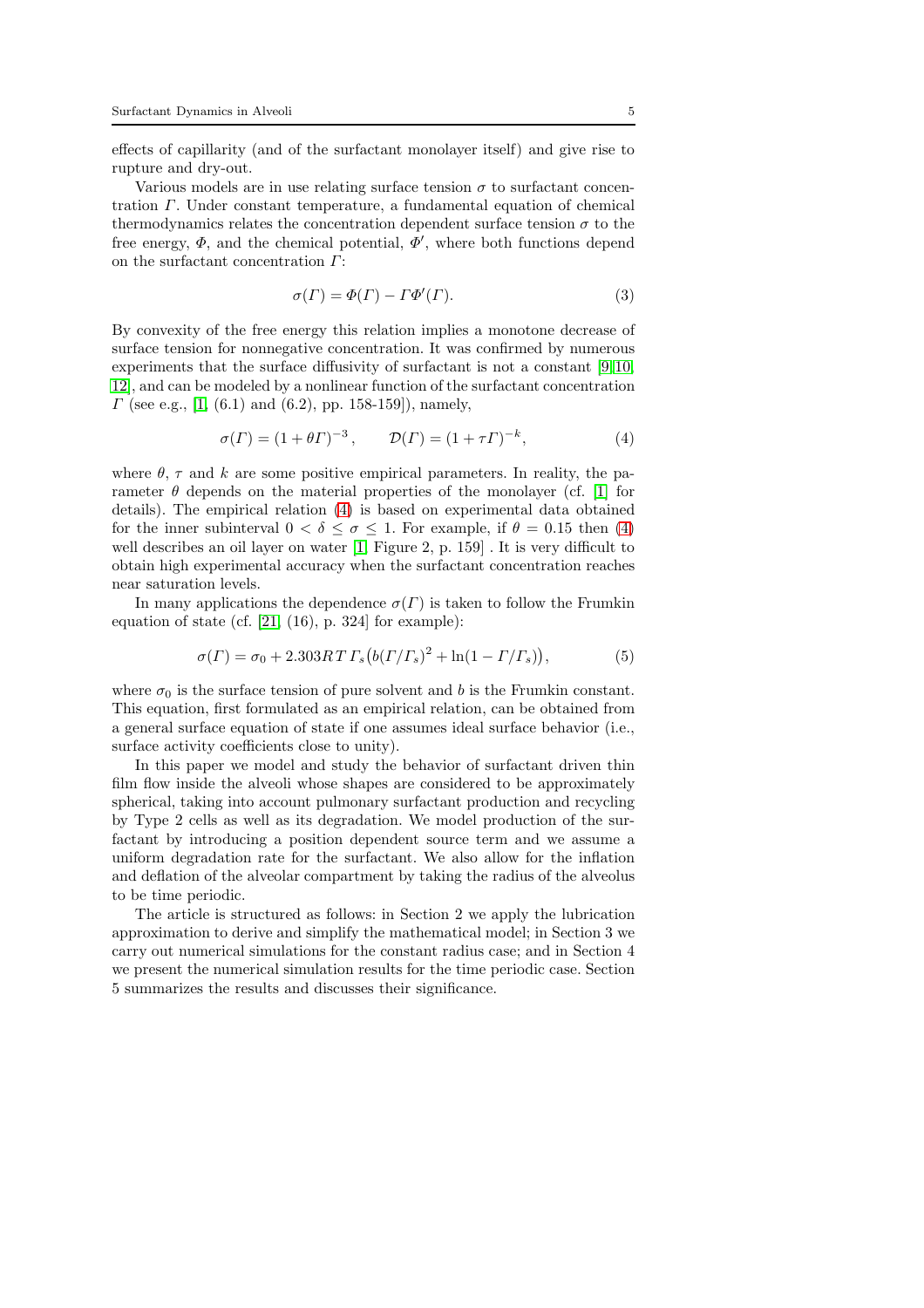# 2 Model Formulation

In this section we derive a mathematical model for the dynamics of the alveolar lining fluid on the inner surface of a spherical alveolus and the insoluble surfactant on its liquid-air interface. This derivation is analogous to our earlier work [\[18,](#page-23-18)[19\]](#page-23-19) which considered thin films on the outside of a sphere undergoing rotation or with thermal gradients. Consider a thin viscous liquid film on the inner surface of a sphere of time dependent radius  $R(t)$  in the presence of gravity and surface tension. We assume that the system is axisymmetric with respect to the gravitational axis. Let  $r$  denote the distance from origin at the center of the sphere, and  $\theta$  the polar angle relative to the positive vertical axis. There is insoluble surfactant on the liquid-air interface, which is produced at rate  $\alpha(\theta)$  which is related to the distribution of Type 2 alveoli cells and degrades with a constant rate constant  $\beta$ . The thickness of the thin liquid film is denoted by  $h(\theta, t)$  and the concentration of surfactant is denoted by  $\Gamma(\theta, t)$ . The interface of the thin film  $r = R(t) - h(\theta, t)$  is the zero-level set of function

$$
\mathcal{F}(r,\theta,t) = r - R(t) + h(\theta,t).
$$

The kinematic boundary condition  $D\mathcal{F}/Dt = 0$  reads

$$
\frac{\partial h}{\partial t} = -v_r - \frac{v_\theta}{r} \frac{\partial h}{\partial \theta} + \dot{R}(t) \tag{6}
$$

at the liquid-air interface  $r = R(t) - h(\theta, t)$ .

The continuity equation in spherical coordinates can be written as

$$
\frac{1}{r^2}\frac{\partial}{\partial r}\left(r^2v_r\right) + \frac{1}{r\sin\theta}\frac{\partial}{\partial \theta}\left(v_\theta\sin\theta\right) = 0.
$$

Multiply this equation by  $r^2 \sin \theta$  and integrate along r at a fixed  $\theta$  to get

$$
\sin\theta (r^2 v_r)\Big|_{R-h}^R + \frac{\partial}{\partial \theta} \int_{R-h}^R r v_\theta \sin\theta dr - (r v_\theta \sin\theta)\Big|_{R-h} \frac{\partial h}{\partial \theta} = 0. \tag{7}
$$

Combining this with the kinematic boundary condition, along with the noslip boundary condition  $v_r = R(t)$  at  $r = R(t)$ , we derive the time evolution equation

<span id="page-5-1"></span>
$$
(R-h)^2 \frac{\partial h}{\partial t} + \frac{\partial}{\partial \theta} \left( \int_{R-h}^R r v_{\theta} dr \right) + \dot{R} (2Rh - h^2) = 0. \tag{8}
$$

In order to get a self-contained partial differential equation for  $h(\theta, t)$ , we need to relate the velocity component  $v_{\theta}$  to the film thickness.

We consider the standard lubrication form of the momentum equations from the Navier-Stokes equations (namely that the hydrostatically modified pressure is uniform across the film and the gradient of that pressure in the long direction balances the dominant viscous term), having the forms

<span id="page-5-0"></span>
$$
\frac{\partial P}{\partial r} = 0,\t\t(9)
$$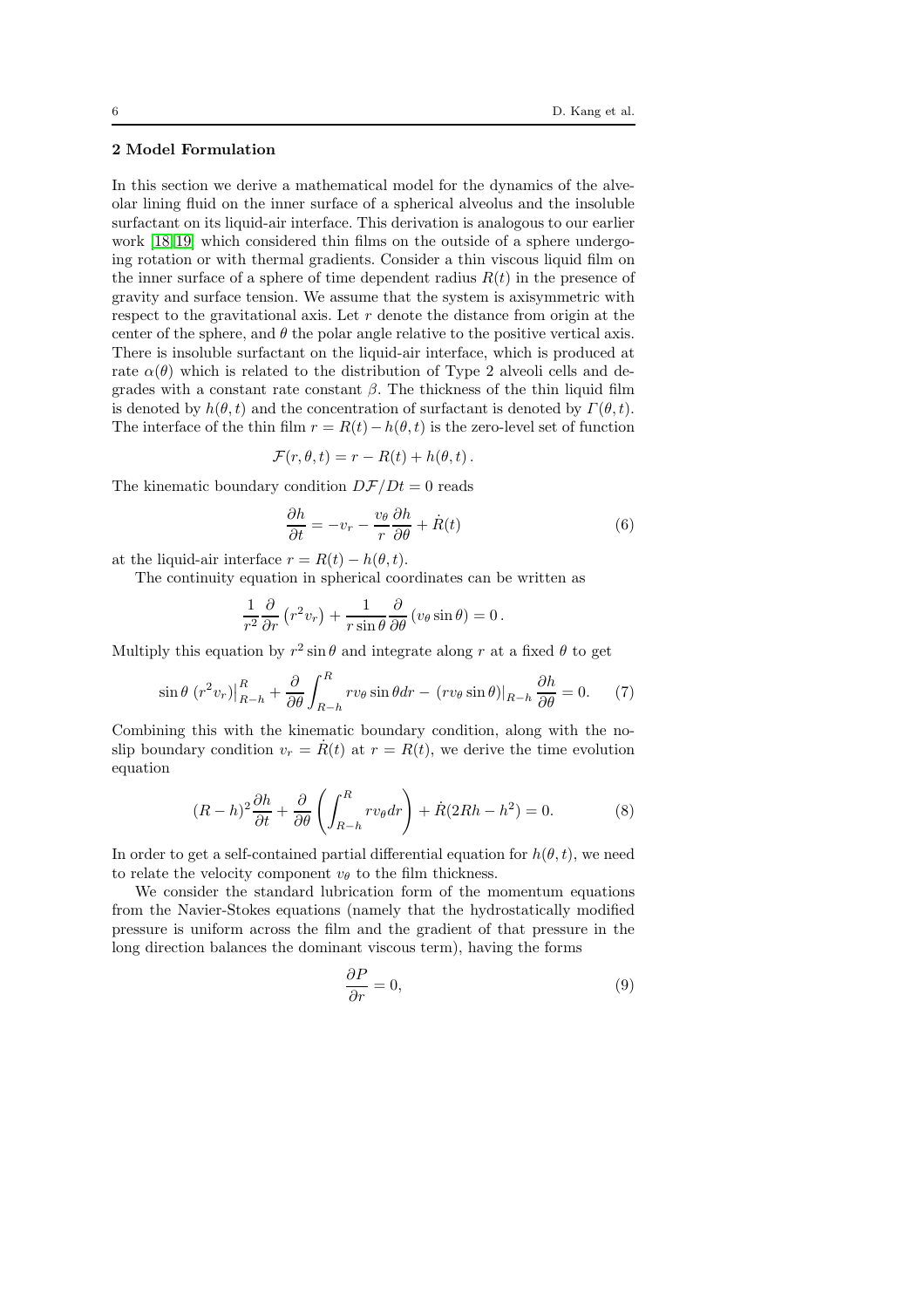$$
\frac{1}{r}\frac{\partial P}{\partial \theta} = \frac{\mu}{r^2}\frac{\partial}{\partial r}\left(r^2\frac{\partial v_\theta}{\partial r}\right),\tag{10}
$$

where  $P$  denotes the modified pressure field, which is defined by

$$
P = p - \rho \mathbf{g} \cdot \mathbf{x} = p + \rho g \, r \cos \theta \,.
$$

The normal stress balance at the liquid-air interface  $r = R - h$  states that the pressure in the film needs to equal to the air pressure  $p_0$  plus the capillary contribution given by  $\sigma \nabla \cdot \mathbf{n}$ , where  $\sigma$  is the surface tension dependent upon the surfactant concentration  $\Gamma(\theta, t)$  and **n** is the normal unit vector pointing towards the air phase. Under the lubrication approximation, the normal stress balance simplifies to

$$
P|_{r=R-h} = p_0 + \sigma \nabla \cdot \mathbf{n}
$$
  
=  $p_0 - \sigma \left( \frac{2}{R} + \frac{1}{R^2} \left( 2h + \frac{1}{\sin \theta} \frac{\partial}{\partial \theta} \left( \sin \theta \frac{\partial h}{\partial \theta} \right) \right) \right).$  (11)

From the *r*-momentum equation [\(9\)](#page-5-0) we know that the modified pressure  $P$  is independent of  $r$ , thus we have

$$
P(\theta, t) = p_0 + \sigma \nabla \cdot \mathbf{n} + \rho g(R - h) \cos \theta.
$$

By integrating the  $\theta$ -momentum equation twice, the general solution for  $v_{\theta}$  is found to be

$$
v_{\theta} = \frac{1}{2\mu} \frac{\partial P}{\partial \theta} r - \frac{C_1}{r} + C_2.
$$
 (12)

The integration constants  $C_1$  and  $C_2$  can be obtained from the no-slip boundary condition at  $r = R$  and the tangential stress balance at  $r = R - h$ :

$$
\mathbf{n}\cdot(\boldsymbol{\tau}_2-\boldsymbol{\tau}_1)\cdot\mathbf{t}=\nabla_s\sigma.
$$

Here  $\tau_1$  and  $\tau_2$  are the viscous stresses in the liquid and air phases, respectively, the latter being negligible compared to the former. In our model, due to the presence of surfactant, surface tension  $\sigma$  is a function of surfactant concentration  $\Gamma(\theta, t)$ ; thus  $\sigma$  is also a function of  $\theta$  and t. Expanding the tangential stress balance along the  $\theta$  direction and simplifying under the lubrication approximation yield

$$
\mu r \frac{\partial}{\partial r} \left( \frac{v_{\theta}}{r} \right) = \frac{1}{r} \frac{\partial \sigma}{\partial \theta},\tag{13}
$$

at the interface  $r = R - h$ . Applying this boundary condition and the no-slip condition at  $r = R$  enable the integration constants to be obtained as

$$
C_1 = -\frac{R^2(R-h)}{2\mu(R+h)}\frac{\partial P}{\partial \theta} + \frac{R(R-h)}{\mu(R+h)}\frac{\partial \sigma}{\partial \theta},
$$
  

$$
C_2 = -\frac{R^2}{\mu(R+h)}\frac{\partial P}{\partial \theta} + \frac{(R-h)}{\mu(R+h)}\frac{\partial \sigma}{\partial \theta}.
$$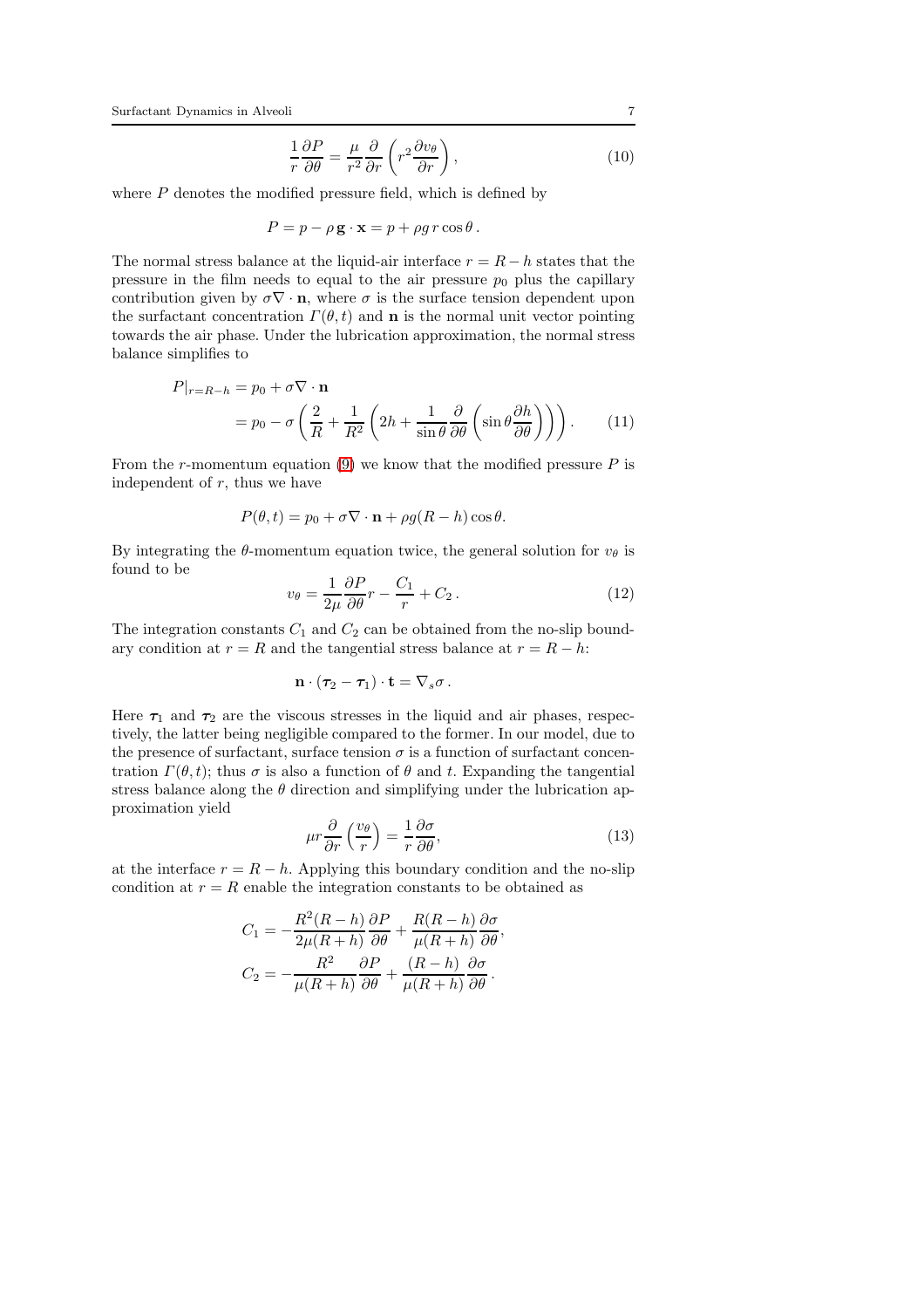Upon inserting these into the expression for  $v_{\theta}$  and evaluating its integral as it appears in the evolution equation [\(8\)](#page-5-1) and making use of the assumption that  $h \ll R$ , we obtain the leading-order governing equation for  $h(\theta, t)$ :

<span id="page-7-1"></span>
$$
\frac{\partial h}{\partial t} - \frac{1}{R^2 \sin \theta} \frac{\partial}{\partial \theta} \left( \frac{h^3 \sin \theta}{3\mu} \frac{\partial P}{\partial \theta} - \frac{h^2 \sin \theta}{2\mu} \frac{\partial \sigma}{\partial \theta} \right) + \frac{2h}{R} \dot{R}(t) = 0 \tag{14}
$$

where

$$
P(\theta, t) = \rho g R \cos \theta - \frac{\sigma}{R^2} \left( 2h + \frac{1}{\sin \theta} \frac{\partial}{\partial \theta} \left( \sin \theta \frac{\partial h}{\partial \theta} \right) \right).
$$
 (15)

The total mass or volume of the alveolar fluid is conserved, i.e.,

$$
\frac{d}{dt} \int_{R-h}^{R} \int_{0}^{\pi} h(\theta, t) r^{2} \sin \theta dr d\theta = 0, \qquad (16)
$$

which can be simplified after applying the lubrication approximation to the form:

<span id="page-7-3"></span>
$$
\frac{d}{dt}\left(R^2(t)\int_0^\pi h(\theta,t)\sin\theta d\theta\right) = 0.
$$
\n(17)

Surface tension  $\sigma$  depends on the surfactant concentration,  $\sigma = \sigma(\Gamma)$ , and  $\Gamma$  satisfies the interface transport equation (e.g., see [\[24\]](#page-23-20))

<span id="page-7-0"></span>
$$
\frac{D\Gamma}{Dt} + (\nabla_s \cdot \mathbf{v}_s) \Gamma + (\nabla_s \cdot \mathbf{n}) \, v_n \Gamma = \nabla_s \cdot (D_s \nabla_s \Gamma) + \alpha - \beta \Gamma,\qquad(18)
$$

where  $\alpha$  decribes the production of surfactant,  $\beta$  is the degradation rate,  $D/Dt = \partial/\partial t + \mathbf{v_s} \cdot \nabla_s$ ,  $v_n = \mathbf{v} \cdot \mathbf{n}$  and  $\nabla_s$  is the surface gradient which can be defined as  $(I - nn) \cdot \nabla$ .

Under the lubrication assumptions, we can approximate  $\mathbf{v}_s \approx v_\theta \mathbf{e}_\theta, v_n \approx v_\theta \mathbf{e}_\theta$  $-\dot{R}$  and  $\mathbf{n} \approx -\mathbf{e_r}$ . Thus we can simplify Equation [\(18\)](#page-7-0) as

$$
\frac{\partial \Gamma}{\partial t} + \frac{1}{R \sin \theta} \frac{\partial}{\partial \theta} (v_{\theta} \Gamma \sin \theta) + \frac{2\dot{R}}{R} \Gamma = \frac{1}{R^2 \sin \theta} \frac{\partial}{\partial \theta} \left( \sin \theta D_s \frac{\partial \Gamma}{\partial \theta} \right) + \alpha(\theta) - \beta \Gamma. \tag{19}
$$

Substituting the expression for  $v_{\theta}$  at  $r = R - h$ , and using the lubrication approximation  $h \ll R$ , we obtain

$$
\frac{\partial \Gamma}{\partial t} + \frac{1}{\sin \theta} \frac{\partial}{\partial \theta} \left( \frac{\sin \theta}{\mu R^2} \left( \frac{\partial \sigma}{\partial \theta} h - \frac{1}{2} \frac{\partial P}{\partial \theta} h^2 \right) \Gamma \right) \n= \frac{1}{\sin \theta} \frac{\partial}{\partial \theta} \left( \frac{D_s}{R^2} \sin \theta \frac{\partial \Gamma}{\partial \theta} \right) + \alpha(\theta) - \left( \beta + \frac{2\dot{R}}{R} \right) \Gamma. \tag{20}
$$

In the absence of production and degradation of the surfactant, i.e., when  $\alpha = \beta = 0$ , the total amount of surfactant satisfies the total mass conservation:

<span id="page-7-2"></span>
$$
\frac{d}{dt}\left(R^2(t)\int_0^\pi \Gamma(\theta, t)\sin\theta d\theta\right) = 0.
$$
\n(21)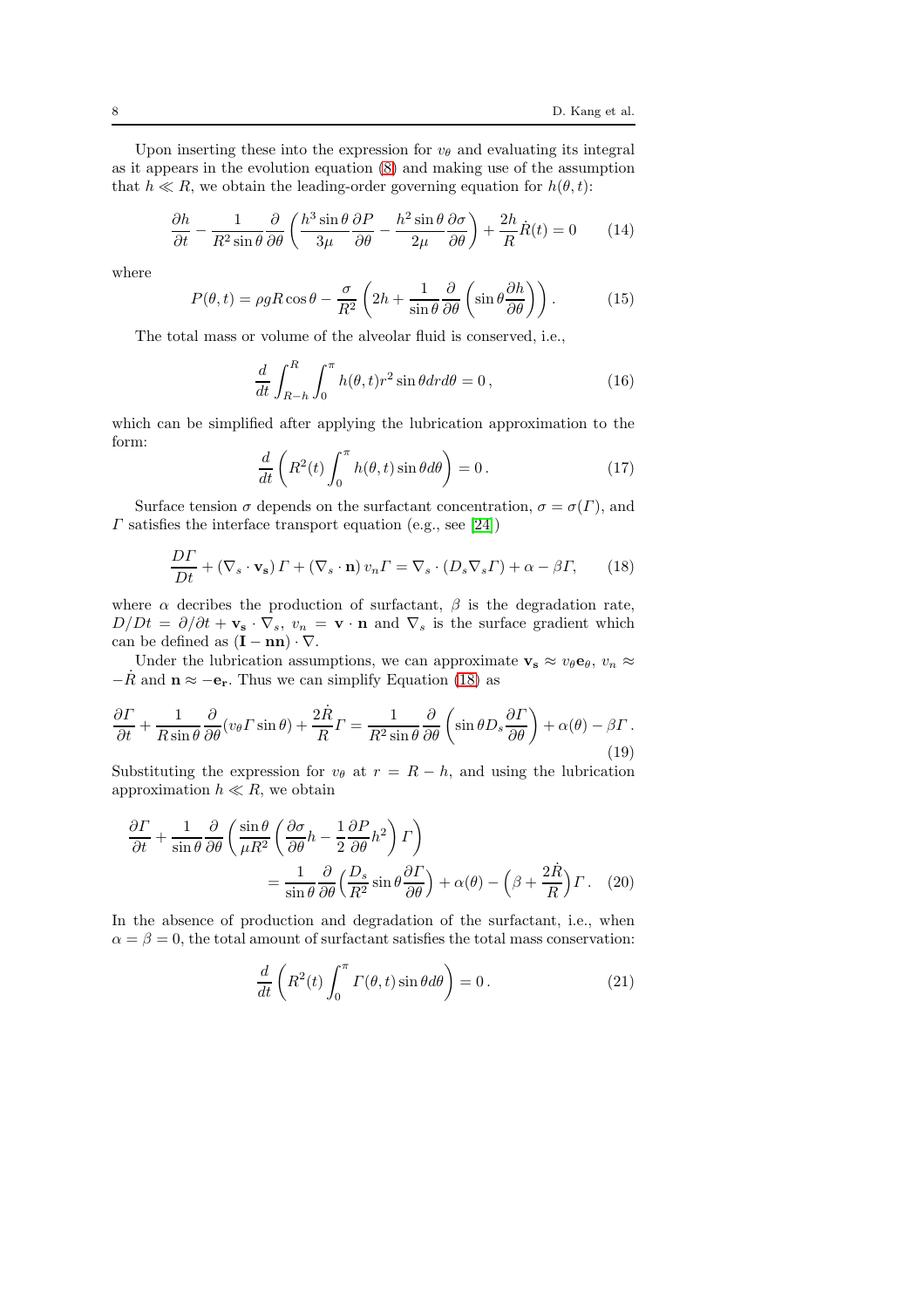When the production and degradation of surfactant are present, the total amount of surfactant at steady state,  $\Gamma_0$ , satisfies

<span id="page-8-0"></span>
$$
\int_0^\pi \alpha(\theta) \sin \theta d\theta = \beta \Gamma_0.
$$
 (22)

After the change of variable  $x = -\cos\theta$ , the coupled system of evolution equations for  $h(\theta, t)$  [\(14\)](#page-7-1) and  $\Gamma(\theta, t)$  [\(20\)](#page-7-2) and their conservation properties [\(17\)](#page-7-3) and [\(22\)](#page-8-0) can be written more compactly as

<span id="page-8-1"></span>
$$
\frac{\partial h}{\partial t} + \frac{\partial}{\partial x} \left( h^2 (1 - x^2) \left[ Q_1 h + \frac{1}{2} Q_2 \right] \right) + 2h \frac{\dot{R}(t)}{R(t)} = 0, \tag{23}
$$

<span id="page-8-2"></span>
$$
\frac{\partial \Gamma}{\partial t} + \frac{\partial}{\partial x} \left( h \Gamma(1 - x^2) \left[ \frac{3}{2} Q_1 h + Q_2 \right] \right) = \frac{\partial}{\partial x} \left( \frac{D_s}{R^2(t)} (1 - x^2) \frac{\partial \Gamma}{\partial x} \right) + \alpha - \left( \beta + \frac{2R}{R} \right) \Gamma \,, \tag{24}
$$

and

$$
\frac{d}{dt}\left(R^2(t)\int_{-1}^1 hdx\right) = 0,
$$
\n(25)

$$
\int_{-1}^{1} \alpha dx = \beta \Gamma_0, \qquad (26)
$$

where

$$
Q_1(h, \Gamma, x, t) = \frac{\rho g}{3\mu R(t)} + \frac{\sigma(\Gamma)}{3\mu R^4(t)} \frac{\partial}{\partial x} \left(2h + \frac{\partial}{\partial x} \left( (1 - x^2) \frac{\partial h}{\partial x} \right) \right), \quad (27)
$$

and

$$
Q_2(\Gamma, x, t) = \frac{1}{\mu R^2(t)} \frac{\partial \sigma(\Gamma)}{\partial x}.
$$
 (28)

# <span id="page-8-3"></span>2.1 Assumed forms of  $\sigma(\Gamma)$  and  $R(t)$

Equations [\(23\)](#page-8-1) and [\(24\)](#page-8-2) provide a coupled system of equations involving  $h(x, t)$ and  $\Gamma(x, t)$ . To close the system, one more relation that we need to specify is the dependence of  $\sigma$  upon  $\Gamma$ . While a number of such relations have been stipulated and used previously, as mentioned in the Introduction, here we adopt a novel relation based on the observation that over a wide range of alveolar volumes, the pressure differential needed to to inflate the lungs remains relatively constant. In order for the pressure jump across the alveolar fluid interface to remain nearly constant as the radius of the alveolus changes, surface tension must also change in order to keep the Laplace pressure constant. Consider an idealized state in the absence of gravity where the thin film coating the inside of the sphere modeling the alveolus is uniform and the surfactant distribution is also uniform. Assume that the Laplace pressure difference  $\Delta p = 2\sigma/R$  is constant with respect to R and see for what dependence  $\sigma = \sigma(\Gamma(R))$  this would be possible. Since the surfactant is insoluble and the total amount of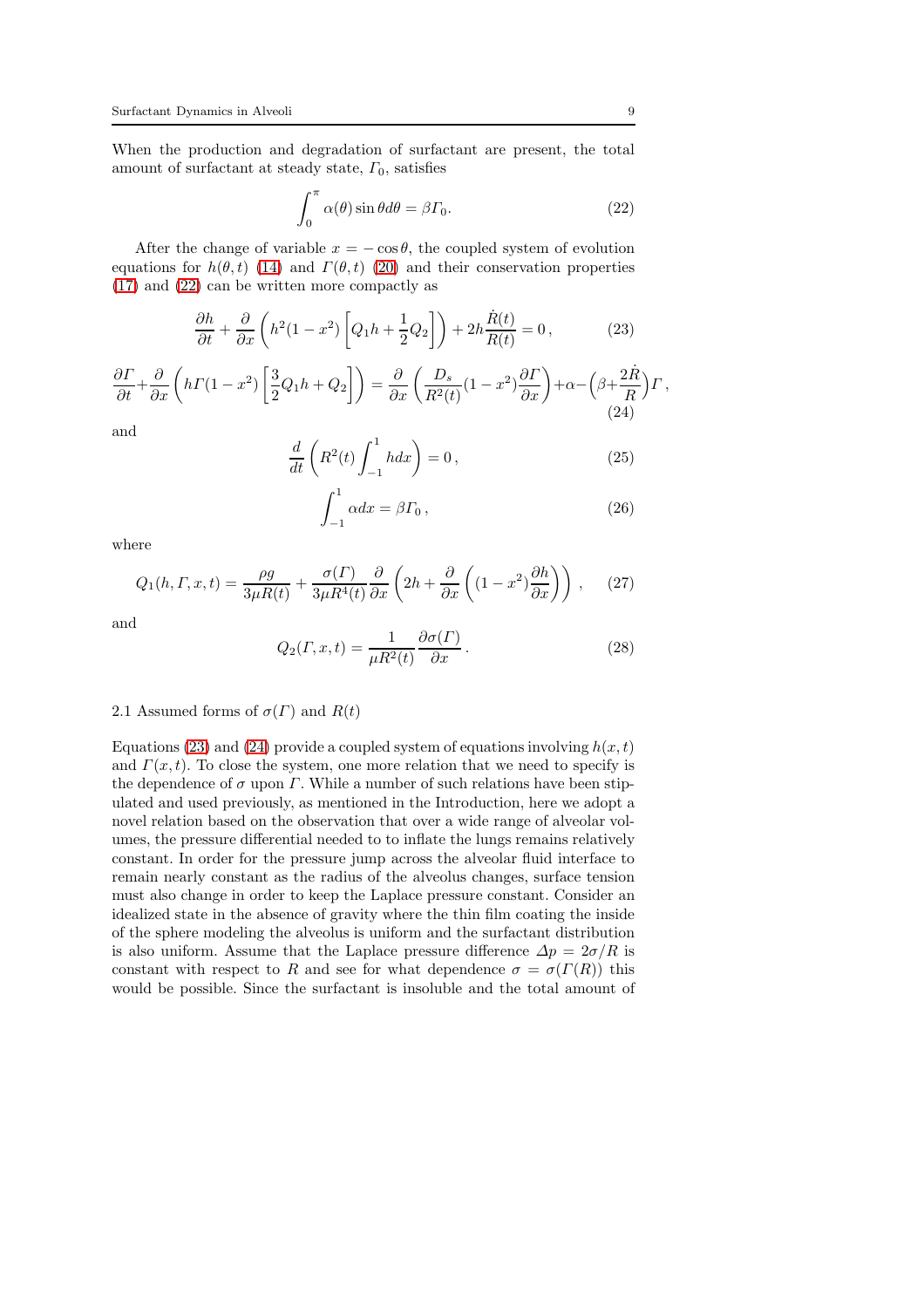surfactant is conserved, we have  $\Gamma \propto 1/R^2$ . Thus, only when  $\sigma(\Gamma) = c_0/\sqrt{I}$ where  $c_0$  is a constant would the Laplace pressure remain constant. To obtain the constant  $c_0$ , we appeal to experimental measurements that show that when  $\Gamma$  is at its minimum, corresponding to the maximum alveolar radius,  $\sigma(\Gamma)$  assumes its maximum value of approximately  $\sigma_0 = 25$  mN/m.

To model the time-dependence of the radius of the alveoli, we appeal to the physiological parameter: percentage of total lung capacity (TLC). Let us assume that the radius of an alveolus is a periodic function of time with the form

$$
R(t) = R_0(1 - R_m + R_m \cos(\omega t))
$$

where  $R_0 > 0$  the maximum radius, and  $R_m$  the dimensionless oscillation amplitude, restricted to the range  $0 < R_m < 0.5$ . The alveolus has a radius of  $R_0$  at peak inflation and one of  $R_0(1 - 2R_m)$  at maximum exhalation. Total lung capacity is defined as the volume in the lungs at maximum inflation, so the fraction of total lung capacity at time  $t$  (if all alveoli inflate and deflate in unison) is given by  $(R(t)/R_0)^3$ . Physiolgically, the percentage of TLC varies from 20% to 100% during spontaneous breathing; the approximation  $R_m \approx 0.2$ puts us near the the lower end of that range.

# 2.2 Scaling and non-dimensionalization

In this subsection we rewrite the evolution equations in scaled form and obtain the dimensionless groups that represent gravity, surface tension and Marangoni effects. Let  $H$  be the average thickness of the thin film when the spherical alveolus reaches its maximum radius  $R_0$ . We list the physical parameters at that state in Table [1,](#page-11-0) some of which are taken from reference [\[8\]](#page-23-21). We define dimensionless parameters  $\hat{h} = h/H$  and  $\hat{\Gamma} = \Gamma/\Gamma_0$  and define  $\tau$  as an arbitrary time scale for the time being. The dimensionless equations take the forms

<span id="page-9-0"></span>
$$
\frac{\partial \hat{h}}{\partial \hat{t}} + \frac{\partial}{\partial x} \left( \hat{h}^2 (1 - x^2) \left[ \hat{Q}_1 \hat{h} + \frac{1}{2} \hat{Q}_2 \right] \right) + 2 \hat{h} \frac{\dot{\hat{R}}}{\hat{R}} = 0, \tag{29}
$$

$$
\frac{\partial \hat{\Gamma}}{\partial \hat{t}} + \frac{\partial}{\partial x} \left( \hat{h}\hat{\Gamma}(1-x^2) \left[ \frac{3}{2} \hat{Q}_1 \hat{h} + \hat{Q}_2 \right] \right) \n= \frac{\partial}{\partial x} \left( \frac{\mathcal{D}}{\hat{R}^2} (1-x^2) \frac{\partial \hat{\Gamma}}{\partial x} \right) + \frac{\alpha \tau}{\Gamma_0} - \left( \beta \tau + \frac{2 \dot{\hat{R}}}{\hat{R}} \right) \hat{\Gamma}, \quad (30)
$$

where

$$
\hat{Q}_1(\hat{h}, \hat{\Gamma}, x, \hat{t}) = \frac{\mathcal{G}}{\hat{R}} + \frac{\mathcal{S}\hat{\sigma}(\hat{\Gamma})}{\hat{R}^4} \frac{\partial}{\partial x} \left(2h + \frac{\partial}{\partial x} \left( (1 - x^2) \frac{\partial \hat{h}}{\partial x} \right) \right), \quad (31)
$$

and

<span id="page-9-1"></span>
$$
\hat{Q}_2(\hat{\Gamma}, x, \hat{t}) = \frac{\mathcal{M}}{\hat{R}^2} \frac{\partial \hat{\sigma}(\hat{\Gamma})}{\partial x}
$$
(32)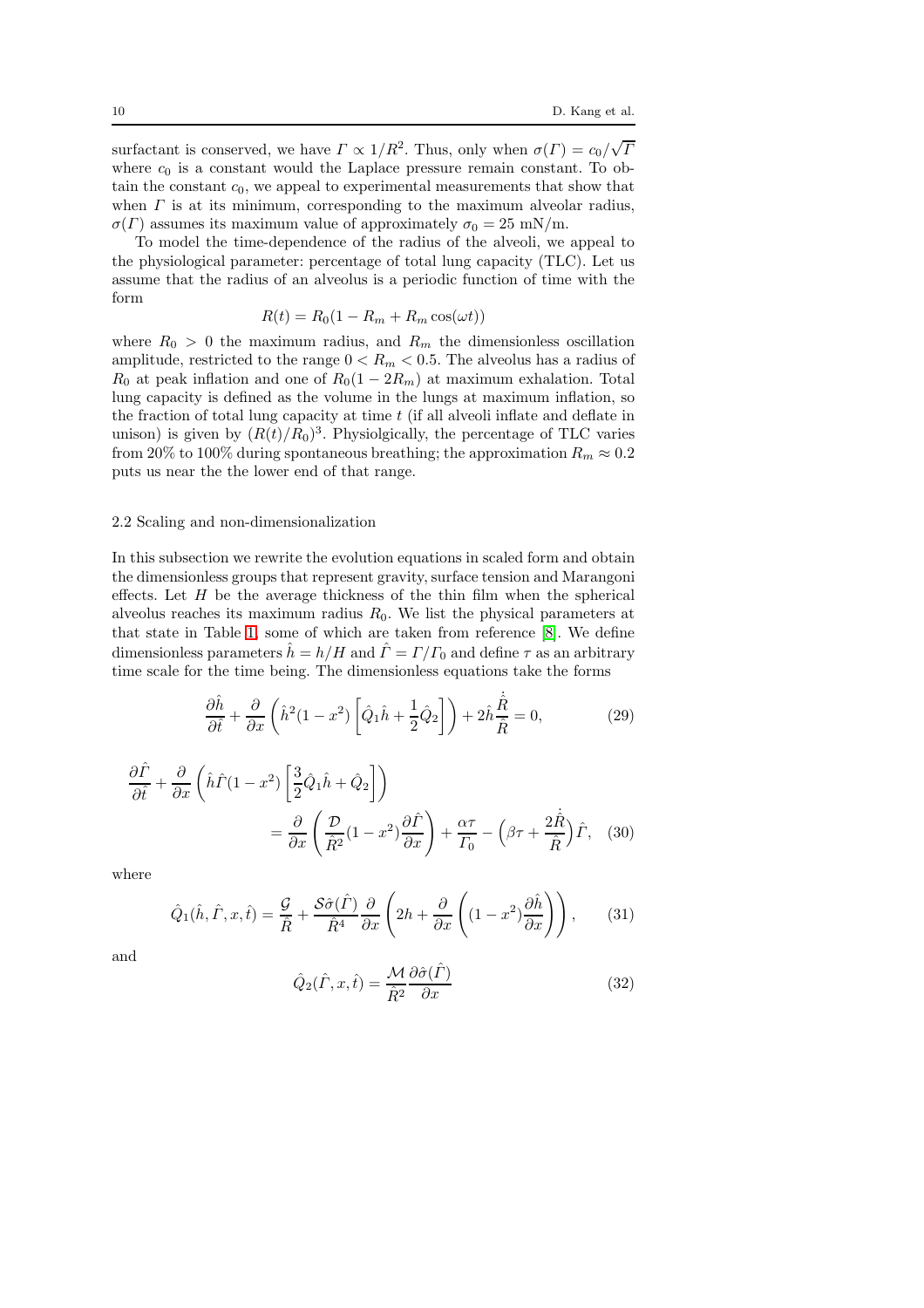with

<span id="page-10-1"></span>
$$
\hat{R}(\hat{t}) = \frac{R}{R_0} = 1 - R_m + R_m \cos(\omega \tau \hat{t}), \qquad \hat{\sigma}(\hat{\Gamma}) = \frac{\sigma(\hat{\Gamma})}{\sigma_0} = (2\hat{\Gamma})^{-1/2}.
$$
 (33)

The dimensionless relation between  $\hat{\sigma}$  and  $\hat{\Gamma}$  is based on the assumption out-lined in subsection [\(2.1\)](#page-8-3) such that  $\hat{\sigma}$  attains its maximum value of 1 when a uniformly distributed  $\Gamma$  reaches its minimum value of 0.5. Four dimensionless groups appear in these equations, definted by

<span id="page-10-0"></span>
$$
\mathcal{G} = \frac{\tau \rho g H^2}{3\mu R_0}, \quad \mathcal{S} = \frac{\tau \sigma_0 H^3}{3\mu R_0^4}, \quad \mathcal{M} = \frac{\tau \sigma_0 H}{\mu R_0^2}, \quad \mathcal{D} = \frac{\tau D_s}{R_0^2}.
$$
 (34)

These characterize gravity, surface tension, Marangoni effect and surface diffusion, respectively. In addition, the combination  $\omega\tau$  represents the dimensionless frequency of the time-periodic breathing.

In Table [1,](#page-11-0) we collect the approximate experimental values of the parameters that relate to this system. We take the average radius of the alveoli to be approximately 0.1 mm or 100 microns. The value of  $\beta$  comes from assuming the half-life for the degradation of the surfactant to be about 5 hours (while, in actuality, it may be as long as 24 hours). We calculate the dimensionless groups using experimental values. We see that the gravity parameter  $\mathcal{G}$ , the surface tension parameter  $S$  and the diffusion parameter  $D$  are comparable while the Marangoni number  $\mathcal M$  is much larger than the other three groups. As we will see in the simulations, this causes the Marangoni effects to take place on a faster time scale, while the other effects determine the longer time dynamics.

For the rest of this paper, we will do simulations based on the equations  $(29)$ – $(34)$ . We will drop the hats from the variables in the equation for notational convenience. We choose the time scale  $\tau$  such that  $\mathcal{S} = 1$ , which implies that  $\tau \approx 12$  s, leading to  $\mathcal{G} \approx 2.5$ ,  $\mathcal{M} \approx 3 \times 10^4$  and  $\mathcal{D} \approx 1.2$ . We also point out that  $\beta \tau = 6.72 \times 10^{-4} \ll 1$ , consistent with having a relatively long degradation time as compared to the time scale for gravitational drainage of the film or that for surface tension to act, and  $\omega \tau = 18.8$ , which implies that the period of oscillations  $(2\pi/\omega)$  is about three times smaller than the time scale  $\tau = 12$  s.

# 3 The Constant-Radius Case

In this section, in order to understand the roles of surface tension, gravity and Marangoni effects without the complicating factor of changing radius, we study the model under the assumption that the radius of the alveolus is constant. All simulations are carried out using COMSOL Multiphysics. The next section considers the non-constant radius case where it is shown that through certain changes of variables, the equations can be simplified and analyzed without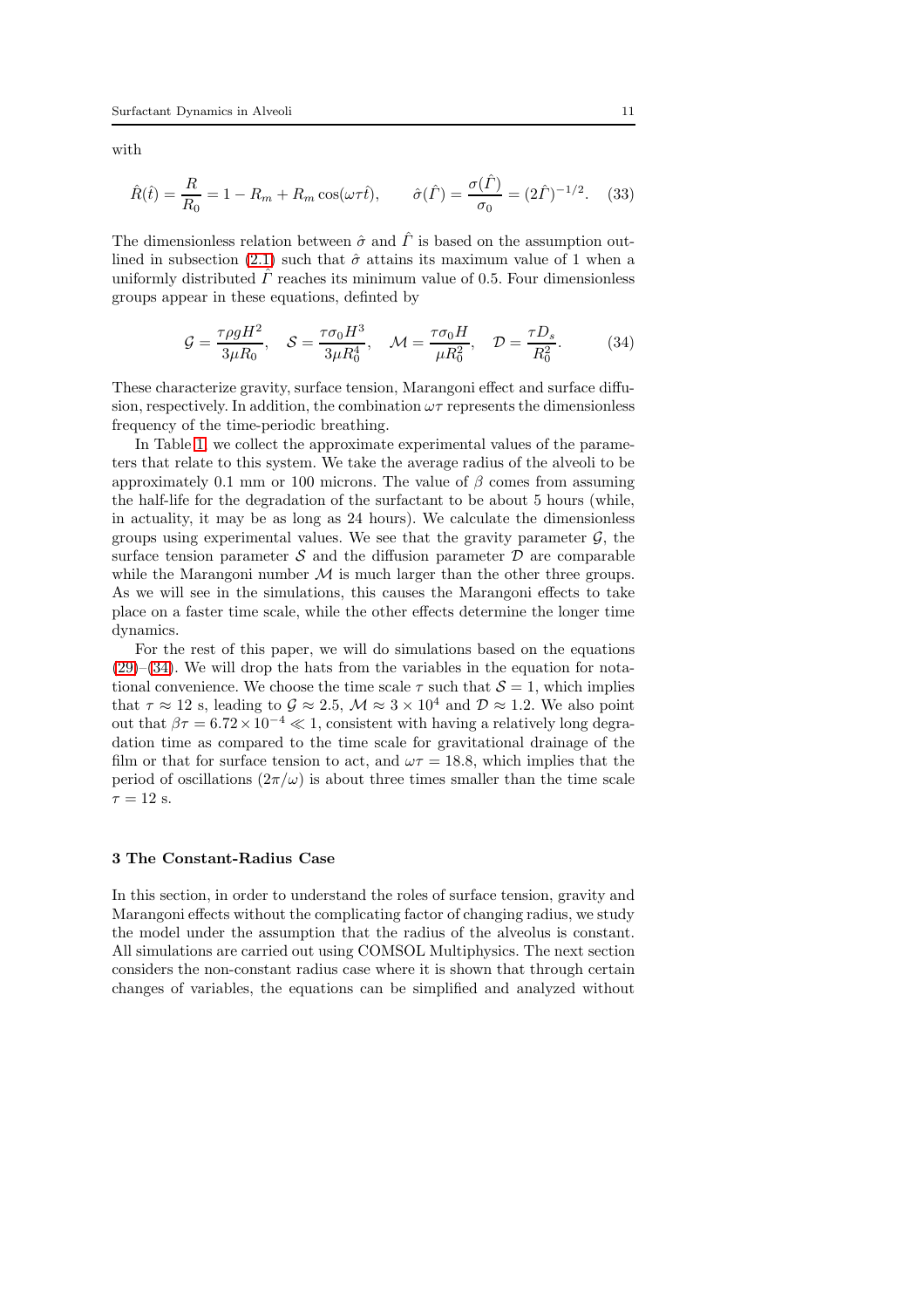| parameter                                     | unit            | value                     |
|-----------------------------------------------|-----------------|---------------------------|
| $\sigma_0$                                    | N/m             | $2.5 \times 10^{-2}$      |
| $\boldsymbol{g}$                              | $\sqrt{m/s^2}$  | 9.8                       |
| $\omega$                                      | 1/s             | $\pi/2$                   |
| $\rho$                                        | $\text{kg/m}^3$ | 10 <sup>3</sup>           |
| $\mu$                                         | Pa·s            | $10^{-3}$                 |
| $R_{0}$                                       | m               | $10^{-4}$                 |
| $\overline{H}$                                | m               | $10^{-6}$                 |
| $D_s$                                         | $m^2/s$         | $10^{-9}$                 |
| ß                                             | 1/s             | $5.6 \times 10^{-5}$      |
| $\epsilon = H/L$                              | 1               | $10^{-2}$                 |
| $\mathcal{G} = \tau \rho g H^2/(3 \mu R_0)$   | 1               | $3.3 \times 10^{-2} \tau$ |
| $S=\tau\sigma_0H^3/(3\mu R_0^4)$              | 1               | $8.3 \times 10^{-2} \tau$ |
| $\mathcal{M} = \tau \sigma_0 H / (\mu R_0^2)$ | $\mathbf{1}$    | $2.5 \times 10^3 \tau$    |
| $\mathcal{D} = \tau D_s / R_0^2$              | $\mathbf{1}$    | $0.1\tau$                 |
| $\mathcal{G}/\mathcal{S}$                     | 1               | 0.4                       |
| ${\cal S}/{\cal M}$                           | 1               | $3.3 \times 10^{-5}$      |

<span id="page-11-0"></span>**Table 1** Values of the physical parameters when  $R(t) = R_0$ , the dimensionless groups, and some of their ratios.

further detailed numerical simulations. Under the condition that  $R(t) \equiv 1$ , the simplified equations are

<span id="page-11-2"></span>
$$
\frac{\partial h}{\partial t} + \frac{\partial}{\partial x} \left[ h^3 (1 - x^2) \left( \mathcal{G} + \frac{\mathcal{S}}{\sqrt{2T}} \frac{\partial}{\partial x} \left( 2h + \frac{\partial}{\partial x} \left( (1 - x^2) \frac{\partial h}{\partial x} \right) \right) \right) - \frac{\mathcal{M}(1 - x^2)}{2(2T)^{3/2}} \frac{\partial F}{\partial x} h^2 \right] = 0, \quad (35)
$$

<span id="page-11-1"></span>
$$
\frac{\partial \Gamma}{\partial t} + \frac{\partial}{\partial x} \left[ \frac{3}{2} h^2 \Gamma (1 - x^2) \left( \mathcal{G} + \frac{\mathcal{S}}{\sqrt{2\Gamma}} \frac{\partial}{\partial x} \left( 2h + \frac{\partial}{\partial x} \left( (1 - x^2) \frac{\partial h}{\partial x} \right) \right) \right) - \frac{\mathcal{M} (1 - x^2)}{(2\Gamma)^{3/2}} \frac{\partial \Gamma}{\partial x} h \Gamma \right] = \frac{\partial}{\partial x} \left( \mathcal{D} (1 - x^2) \frac{\partial \Gamma}{\partial x} \right) + \frac{\alpha \tau}{\Gamma_0} - \beta \tau \Gamma. \tag{36}
$$

To start with, we only consider the surface tension and Marangoni effects. For the simulations, we thus take  $\mathcal{G} = \alpha = \beta = 0$  and  $\mathcal{S} = 1, \mathcal{M} = 3 \times 10^4$ and  $\mathcal{D} = 1.2$ . Fig. [2](#page-12-0) shows the evolution of the film thickness starting with a sinusoidal perturbation but with an initially uniform surfactant distribution  $\Gamma \equiv 0.5$ . Surface tension drives the perturbed initial profile toward a state with uniform curvature and minimal area (i.e., an overall spherical shape) and the surfactant distribution will return to its constant state (not shown). We can observe from Fig. [2](#page-12-0) that the final steady state of  $h(x)$  is not a constant but a linear function of  $x$ . This is because in the absence of gravity, the final equilibrium state of the film, while having an overall spherical interface, need not have its center at the geometric center of the alveolus: the spherical alveolar fluid interface can be shifted slightly up or down (corresponding the film profile  $h(\theta) = 1 + \varepsilon \cos \theta$  with a small  $\epsilon$ ) and cause the steady state solution  $h(x)$  not to be constant but to vary linearly in  $x = -\cos\theta$ . Depending on the initial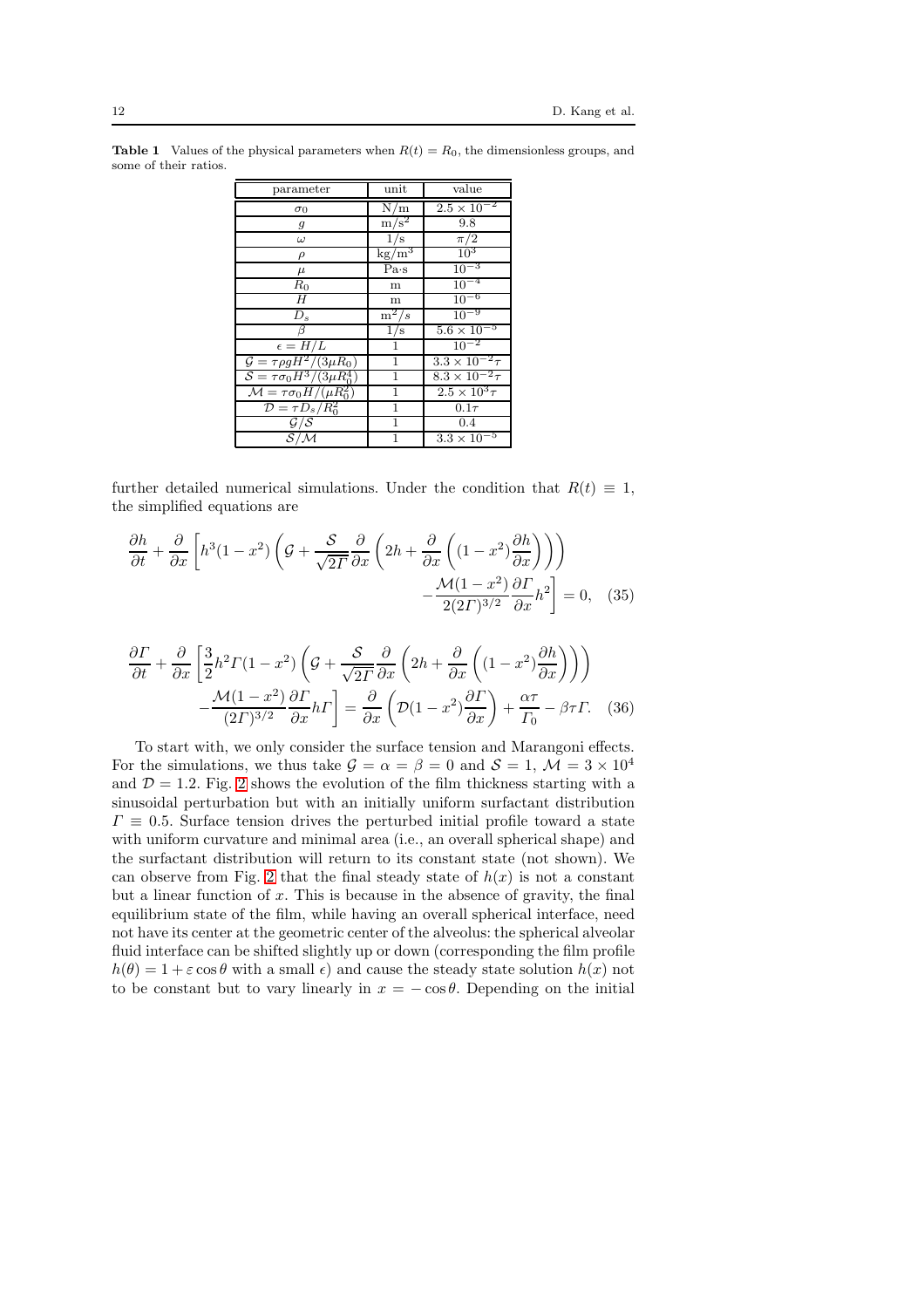

<span id="page-12-0"></span>Fig. 2  $h(x, t)$  at times  $t = 0, 0.001, 0.01,$  and 0.1 with in initially constant surfactant distribution. Surface tension and Marangoni effect are considered in the absence of gravity.

perturbation in  $h$ , the inner spherical interface may end up shifted up or down relative to the outer spherical boundary of the alveolus.

With a nonuniform initial  $\Gamma$  distribution, surface tension and surface diffusion will still stabilize the system and drive h and  $\Gamma$  to uniform states as time tends to infinity, but the transient evolution is more complex. Figs. [3](#page-13-0) and [4](#page-13-1) show the short- and long-time dynamics of the system, respectively, starting with an initial surfactant distribution that is highly concentrated near the equator of the spherical alveolus ( $\theta = \pi/2$  or  $x = 0$ ). As seen in Fig. [3,](#page-13-0) the film thickness will exhibit some initial waviness for very short times: the high concentration of surfactant at the equator will cause the film to get thinner there very quickly as the Marangoni effect drives the film away from that low-tension area; meanwhile, due to Marangoni effects, the distribution of surfactant becomes nearly uniform very quickly during this same time. Over a longer time, as seen in Fig. [4,](#page-13-1) surface tension will drive h toward a uniform distributions, while surface diffusion maintains the surfactant distribution near its uniform equilibrium state. To see the mathematical basis for the very rapid initial redistribution of surfactant, we can expand the  $x$ -derivative acting on the  $M$  term in equation [\(36\)](#page-11-1) and combine it with the expanded term in the right-hand side. The coefficient of the diffusion term  $\partial^2 \Gamma / \partial x^2$  becomes  $\mathcal{M}(2\Gamma)^{-3/2}(1-x^2)h\Gamma + \mathcal{D}(1-x^2)$ , in which the  $\mathcal M$  term dominates the  $D$  term, having a magnitude of order of  $10^4$ . As such, the Marangoni term behaves as a diffusion effect and causes  $\Gamma$  to become nearly constant on a diffusion time scale of 10<sup>−</sup><sup>4</sup> . The relatively large Marangoni term thus causes any surfactant deposited on the alveolar fluid (e.g., by means of aerosolized drops) to quickly spread and cover the entire interface; while this can cause initial non-uniformities in the thickness of the alveolar fluid film, over a longer time, surface tension drives that back toward a uniform state.

Although intuition might suggest that gravitational effects are negligible on the very small length scales of the alveolus and the thin film, the above scaling which leads to a parameter  $\mathcal G$  of order unity, comparable to the surface tension effect  $S$ , suggests that gravity does play some role even at the alveolus scale. If we take gravity into consideration, Fig. [5](#page-14-0) shows that it will drive the thin film toward the bottom of the alveolus. As seen in the top row of that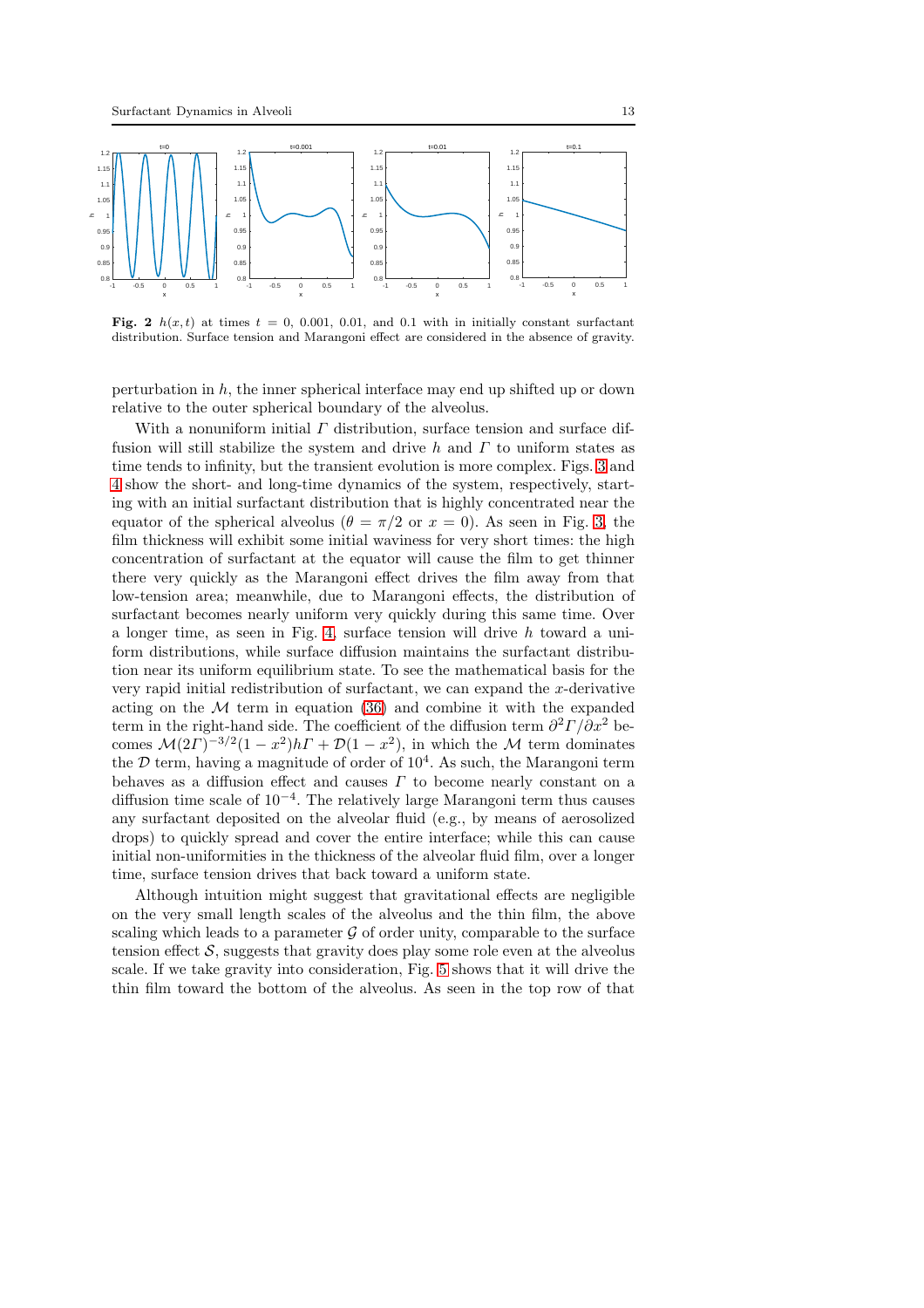

<span id="page-13-0"></span>Fig. 3  $h(x,t)$  (top) and  $\Gamma(x,t)$  (bottom) at times  $t = 0, 10^{-6}, 10^{-5}, 4 \times 10^{-5}$  and  $8 \times 10^{-5}$ with a non-uniform initial surfactant distribution concentrated around the equator of the sphere. Surface tension and Marangoni effect are considered with no gravity. The short-time dynamics are seen in these plots.



<span id="page-13-1"></span>Fig. 4  $h(x, t)$  (top) and  $\Gamma(x, t)$  (bottom) at times  $t = 0, 0.0001, 0.001, 0.005$  and 0.1 with a non-uniform initial surfactant distribution concentrated at the equator. Surface tension and Marangoni effect are included but with no gravity. The longer-time dynamics are evident in these plot.

figure, after a dimensionless time of 10, the thickness profile is about three times larger than its starting value at the south pole (i.e., at  $\theta = \pi$  or  $x = 1$ ). Interestingly, the profile is not monotonic and achieves its minimum not at the north pole, but slightly away from that. Since the Marangoni coefficient  $\mathcal M$  is still large compared to the other coefficients,  $\Gamma(x, t)$  remains nearly constant as seen in the bottom row of the figure (the vertical scale expands the immediate neighborhood of  $\Gamma = 0.5$ ).

In order to see what happens if the Marangoni parameter is not quite that large or when it is turned off completely, we compare the cases with a much smaller Marangoni parameter and with no Marangoni effect in Fig. [6.](#page-15-0) The top and bottom rows in the figure show the evolution of the film profile when  $\mathcal M$ is 3 and 0, respectively. These appear fairly similar. The middle row shows the evolution of surfactant concentration  $\Gamma$  for  $\mathcal{M} = 3$ . In this case, surfactant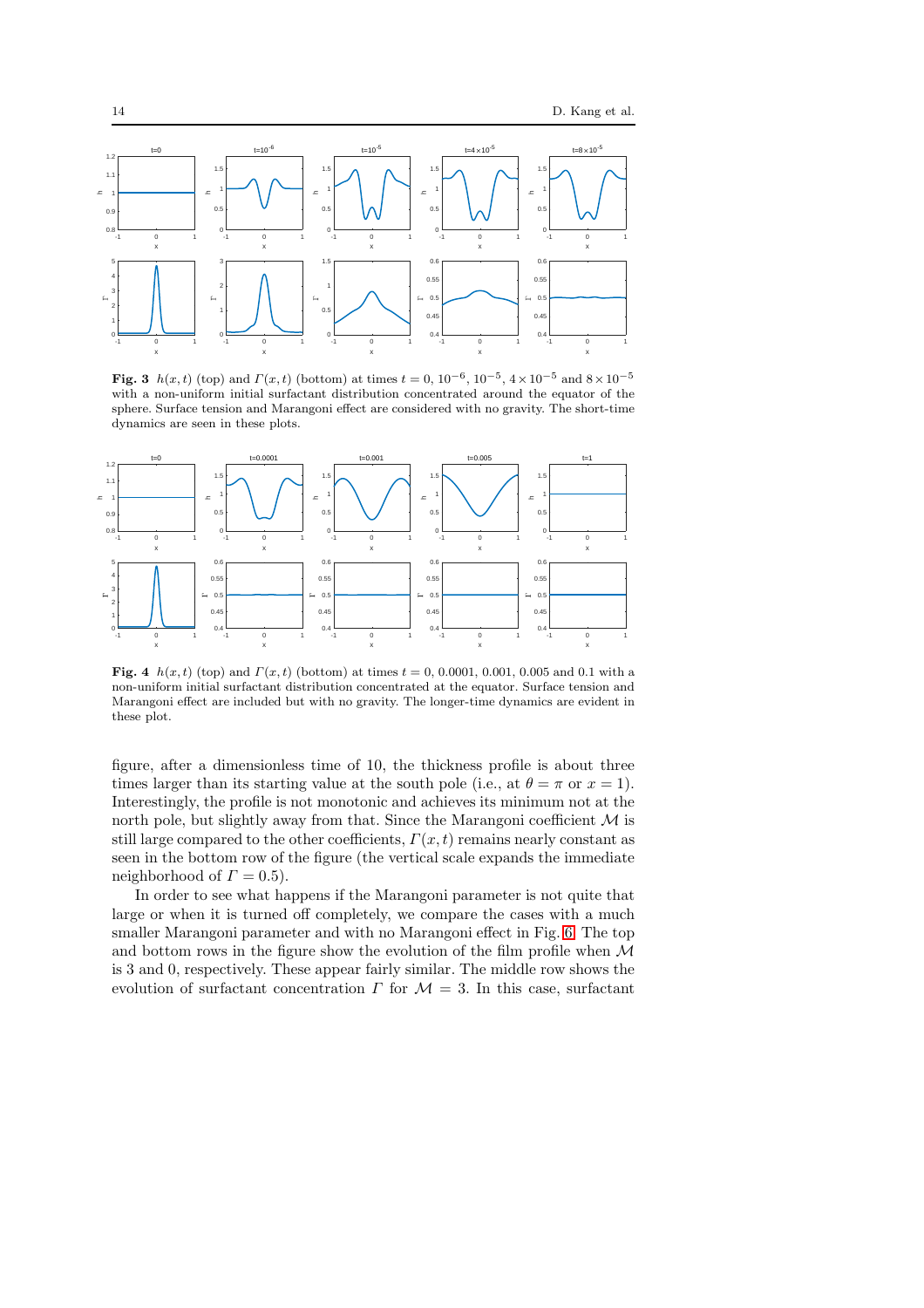

<span id="page-14-0"></span>Fig. 5  $h(x, t)$  (top) and  $\Gamma(x, t)$  (bottom) at times  $t = 0, 0.01, 0.1, 1$  and 10 with an initially uniform surfactant distribution. Gravity, surface tension and Marangoni effects are included. The film becomes thickest near the bottom due to gravitational drainage while surfactant concentration stays relatively constant.

concentration can deviate more from its equilibrium value of 0.5 and take longer to return to a uniform state as compared to the earlier results at the much higher value of the Marangoni parameter.

At this point we also add the surfactant production and degradation terms to the analysis. In order to observe the effects caused by these more clearly, we perform the simulations in the absence of gravity. After scaling, in order to make the total amount of surfactant constant, we need  $\int_{-1}^{1} (\alpha/\overline{F_0}) dx = \beta$ . We consider a strong source of surfactant that is concentrated at the bottom of the sphere. In this case, extra surfactant concentration will cause lower surface tension at the bottom and lead to an upward flow along the walls of the alveolus. We do the simulation using  $\beta = 1$  and  $\alpha(x)/\Gamma_0 = 11.284 \times$  $\exp[-100(x-1)^2]$  and the result is shown in Fig. [7.](#page-15-1) In the top row, we observe that the film initially thins out at the south pole (near  $x = 1$ ) and gradually assumes a monotonic profile which is thickest at the north pole away from the source and thinnest at the bottom where the source is located. The surfactant concentration, shown in the bottom rows, shows a slight maximum near the source but is relatively uniform away from it. This suggests that if Type 2 cells in the alveoli are the sources of pulmonary surfactant, the alveolar fluid layer may be thinnest just above those Type 2 cells.

Another useful approach which could provide insight into the behavior of alveolar fluid in a microgravity environment is to perform a regular perturbation analysis when the gravity parameter  $\mathcal G$  is very small but nonzero. Consider equation [\(35\)](#page-11-2) in the presence of surface tension in a microgravity environment, i.e., when  $\mathcal{G} = \delta \ll 1$ , without considering the effects of production or degradation of surfactant. Assume that the solution  $h$  has an asymptotic expansion of the form:

$$
h = h_0 + \delta h_1 + \delta^2 h_2 + \cdots \tag{37}
$$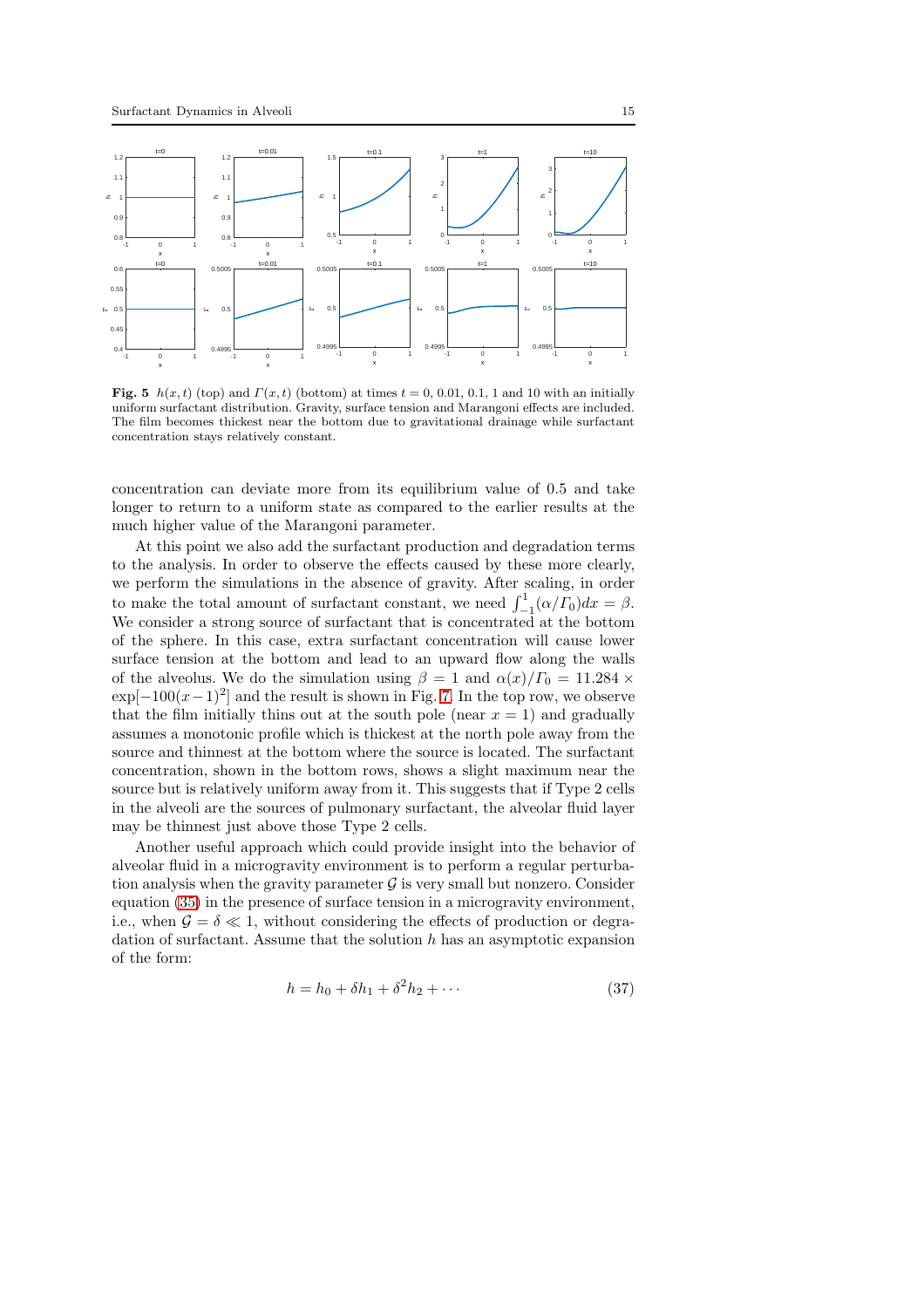

<span id="page-15-0"></span>Fig. 6  $h(x, t)$  (top) and  $\Gamma(x, t)$  (middle) for  $\mathcal{M} = 3$ , and  $h(x, t)$  (bottom) without any surfactant, at times  $t = 0, 0.01, 0.1, 1$  and 10 with an initially uniform surfactant distribution. Gravity, surface tension and Marangoni effects are included. The evolution of the film is not affected much by the presence of surfactants; the film drains toward the bottom, and causes a transient redistribution of surfactants when present.



<span id="page-15-1"></span>**Fig. 7**  $h(x, t)$  (top) and  $\Gamma(x, t)$  (bottom) at times  $t = 0, 0.001, 0.01, 0.1$  and 0.5 with a source concentrated at the bottom:  $x = 1$ . Surface tension and Marangoni effects are included, but gravity is absent. The presence of the source causes the film to become thinnest at the source and thickest at the opposite pole. Surfactant concentration is slightly higher near the source but fairly uniform away from that.

The equation that describes the leading order term  $h_0$  is found to be

$$
\frac{\partial h_0}{\partial t} + \frac{\partial}{\partial x} \left( h_0^3 (1 - x^2) \mathcal{S} \frac{\partial}{\partial x} \left( 2h_0 + \frac{\partial}{\partial x} \left( (1 - x^2) \frac{\partial h_0}{\partial x} \right) \right) \right) = 0, \quad (38)
$$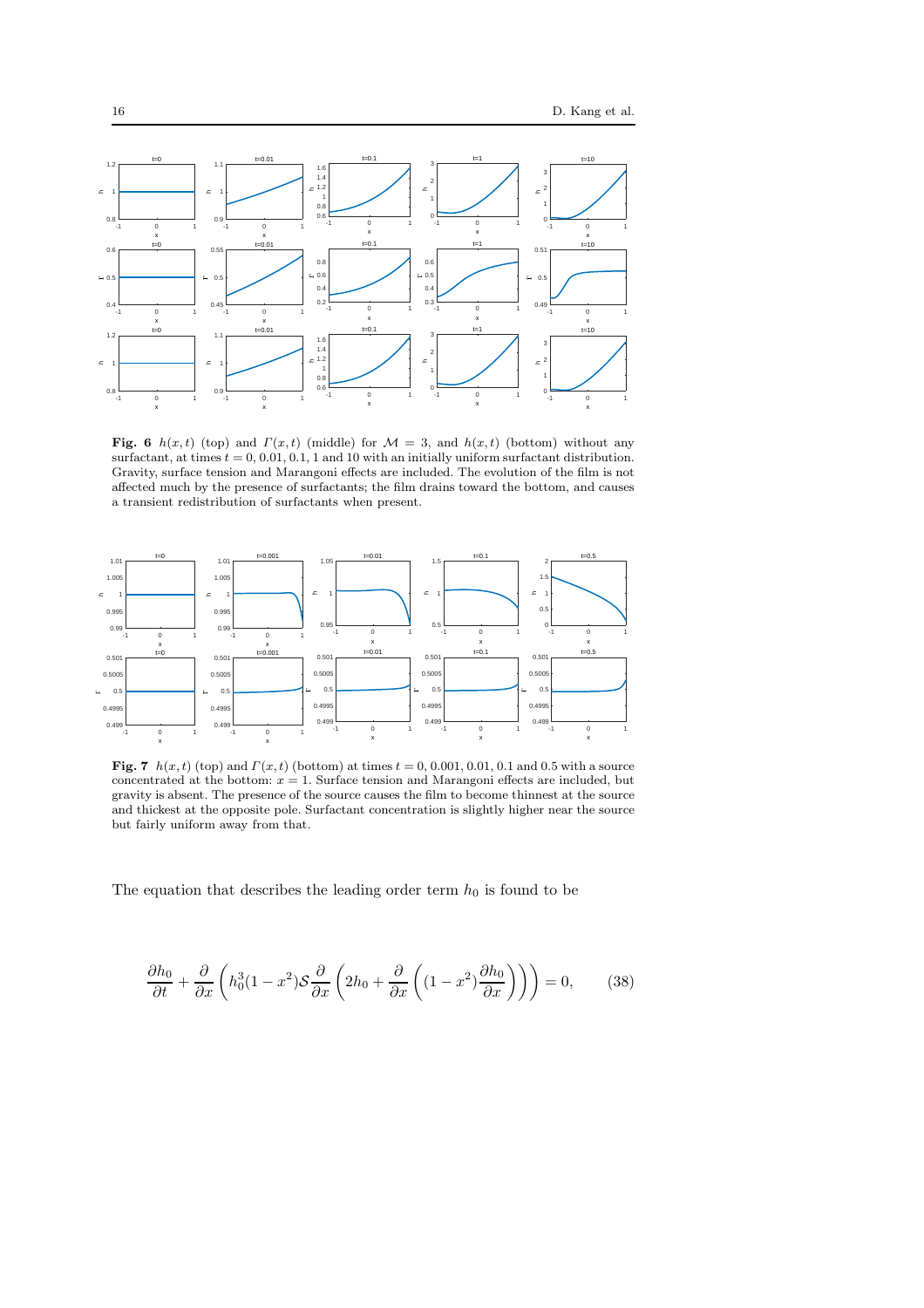whose steady state solution can be the constant  $h_0 = 1$ , depending on the initial condition. At the first order, the equation becomes

$$
\frac{\partial h_1}{\partial t} + \frac{\partial}{\partial x} \left( h_0^3 (1 - x^2) + (1 - x^2) \mathcal{S} \left( h_0^3 \frac{\partial}{\partial x} \left( 2h_1 + \frac{\partial}{\partial x} \left( (1 - x^2) \frac{\partial h_1}{\partial x} \right) \right) + 3h_0^2 h_1 \frac{\partial}{\partial x} \left( 2h_0 + \frac{\partial}{\partial x} \left( (1 - x^2) \frac{\partial h_0}{\partial x} \right) \right) \right) \right) = 0,
$$

whose steady state solution corresponding to the state  $h_0 = 1$  satisfies

$$
\frac{\partial}{\partial x}\left((1-x^2) + (1-x^2)\mathcal{S}\frac{\partial}{\partial x}\left(2h_1 + \frac{\partial}{\partial x}\left((1-x^2)\frac{\partial h_1}{\partial x}\right)\right)\right) = 0.\tag{39}
$$

The general solution of this fourth-order equation can be written as

$$
h_1 = C_1 + C_2 x + \frac{1}{12S}[-4x - \ln(1-x)(3-2x+3S(C_3 x + C_4))
$$
  
+ 
$$
\ln(1+x)((2x+3)+3S(C_3 x + C_4))].
$$

# 4 Non-constant Radius Case

In this section we consider the case where the radius of the spherical alveolus changes with respect to time periodically. We take the scaled radius to be given by equation [\(33\)](#page-10-1), with the full evolution equations given in Eqs.  $(29)$ –[\(33\)](#page-10-1). We run the simulations using the experimental parameters from Table [1,](#page-11-0) except we choose a moderate Marangoni number  $\mathcal{M} = 3$  in order not to overwhelm the other effects by the fast acting Marangoni term.

We first study the case in the absence of gravity. Long-time and short-time behaviors are shown in Fig. [8](#page-17-0) and Fig. [9](#page-17-1) respectively. The period of oscillations is 1/3 and the time difference between adjacent columns in Fig. [8](#page-17-0) is half of a period. We see from the figure that both  $h$  and  $\Gamma$  are nearly uniform at later times, but their values change due to the change of radius, in order to conserve mass. The first, third and fifth columns correspond to times when the radius of the alveolus is at its maximum, at which times the values of  $h$  and  $\Gamma$  reach their minimum, while the second and fourth columns are the opposite. For short times, Fig. [9](#page-17-1) shows the result within half of a period. We see that the results are similar to Fig. [3,](#page-13-0) but the average values of  $h$  and  $\Gamma$  are increasing due to the initial decrease in the radius of the alveolus.

In the presence of gravity, long-time and short-time simulations are shown in Fig. [10](#page-18-0) and Fig. [11.](#page-18-1) A dry zone appears near the top due to gravity when time gets large. Fig. [10](#page-18-0) also shows that the monotonicity of  $\Gamma$  changes when the radius of the sphere reaches its maximum and minimum values.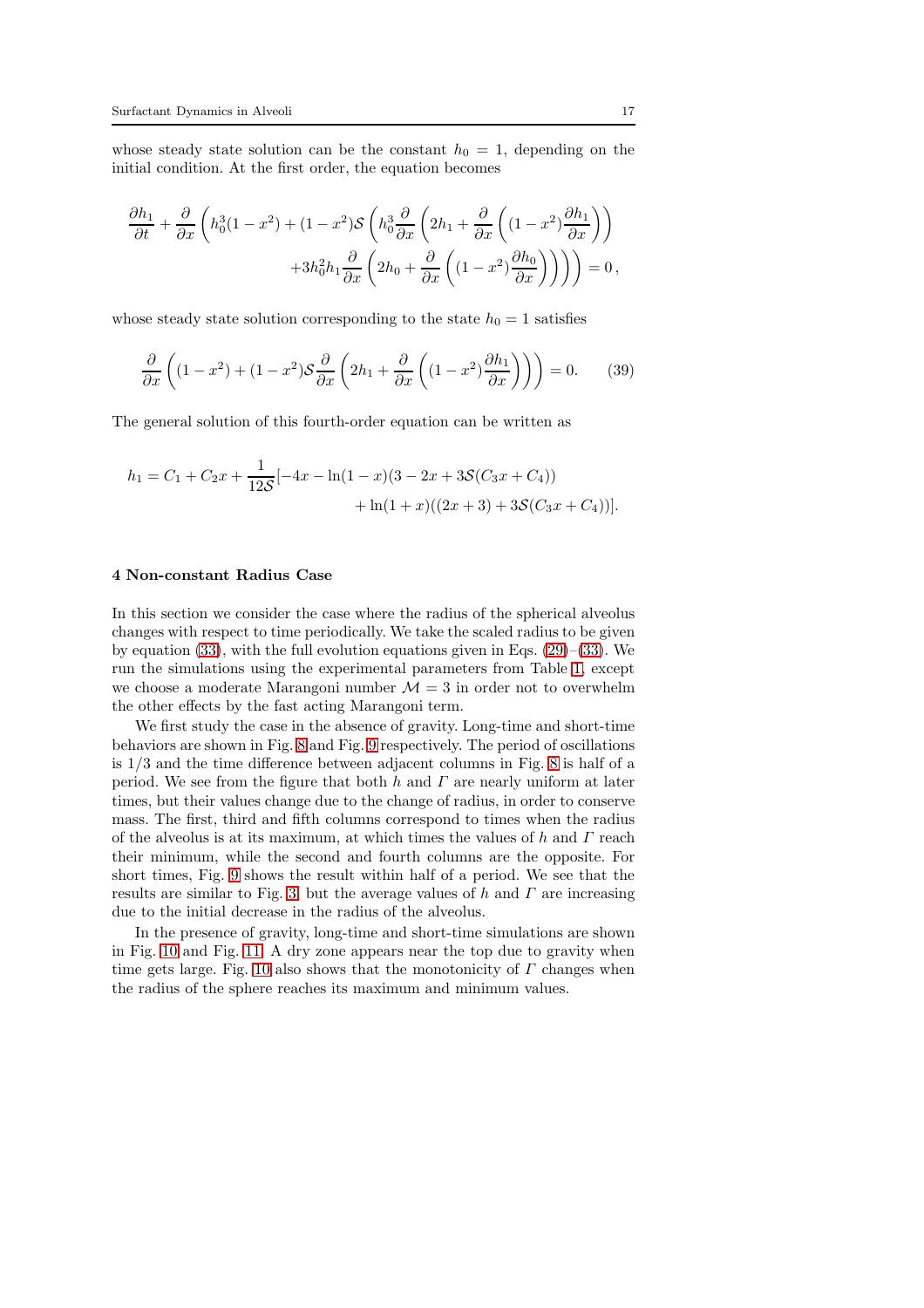

<span id="page-17-0"></span>Fig. 8  $h(x, t)$  (top) and  $\Gamma(x, t)$  (bottom) at times  $t = 0, 0.1667, 0.3333, 0.5$  and 0.6667. The sphere radius changes periodically with time. Surface tension and Marangoni effects are included, but gravity is absent. The first, third and fifth column are when the sphere is at its maximum radius, and second and fourth column are when the sphere is at its minimum radius.



<span id="page-17-1"></span>Fig. 9  $h(x, t)$  (top) and  $\Gamma(x, t)$  (bottom) at times  $t = 0, 0.001, 0.005, 0.01$  and 0.05. The sphere radius changes periodically with time. Surface tension and Marangoni effects are included, but gravity is absent.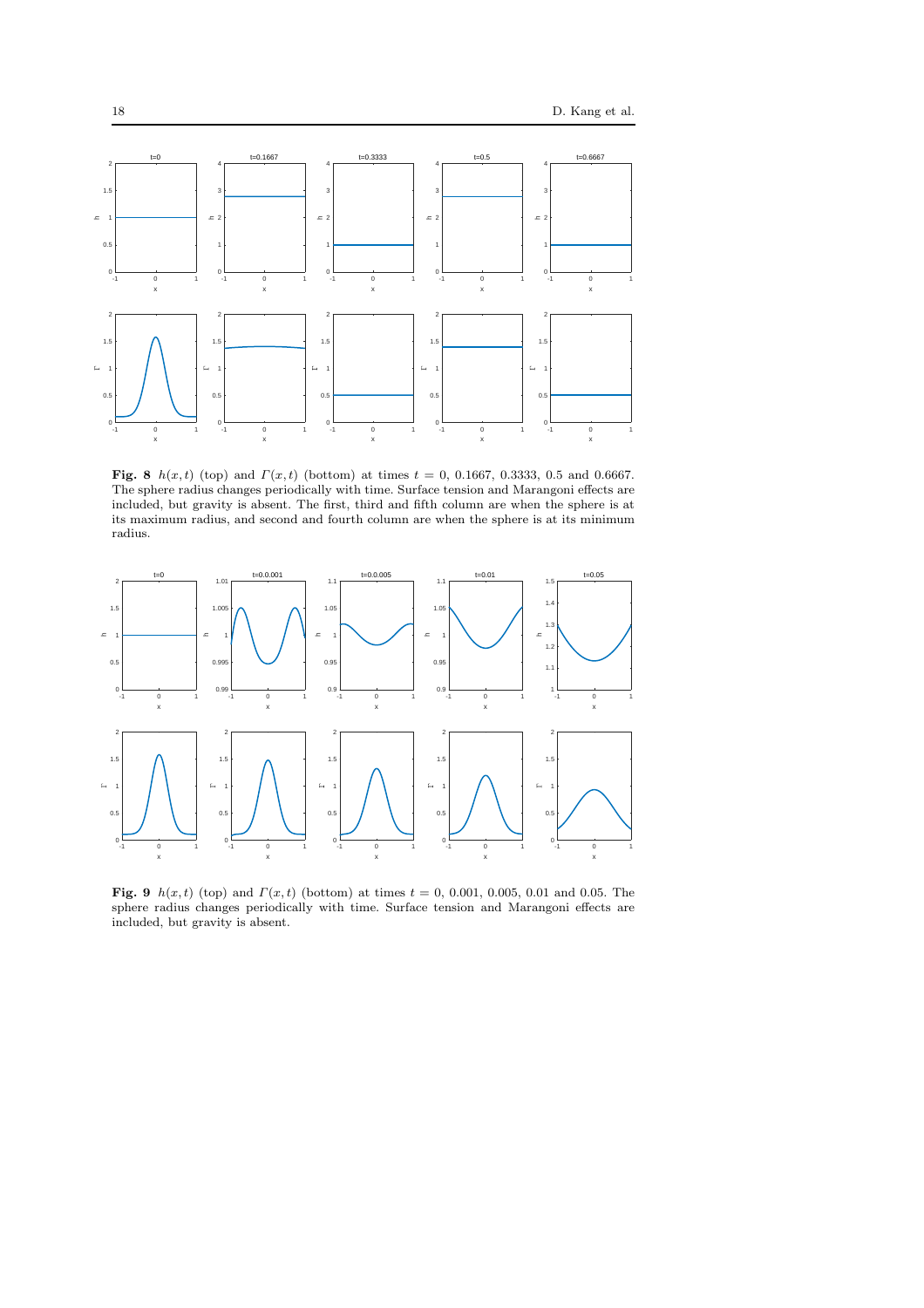

<span id="page-18-0"></span>Fig. 10  $h(x, t)$  (top) and  $\Gamma(x, t)$  (bottom) at times  $t = 0, 0.5, 1, 1.5$  and 2. The sphere radius changes periodically with time. Gravity, surface tension and Marangoni effects are included.



<span id="page-18-1"></span>**Fig. 11**  $h(x, t)$  (top) and  $\Gamma(x, t)$  (bottom) at times  $t = 0, 0.001, 0.01, 0.05$  and 0.1667. The sphere radius changes periodically with time. Gravity, surface tension and Marangoni effects are included.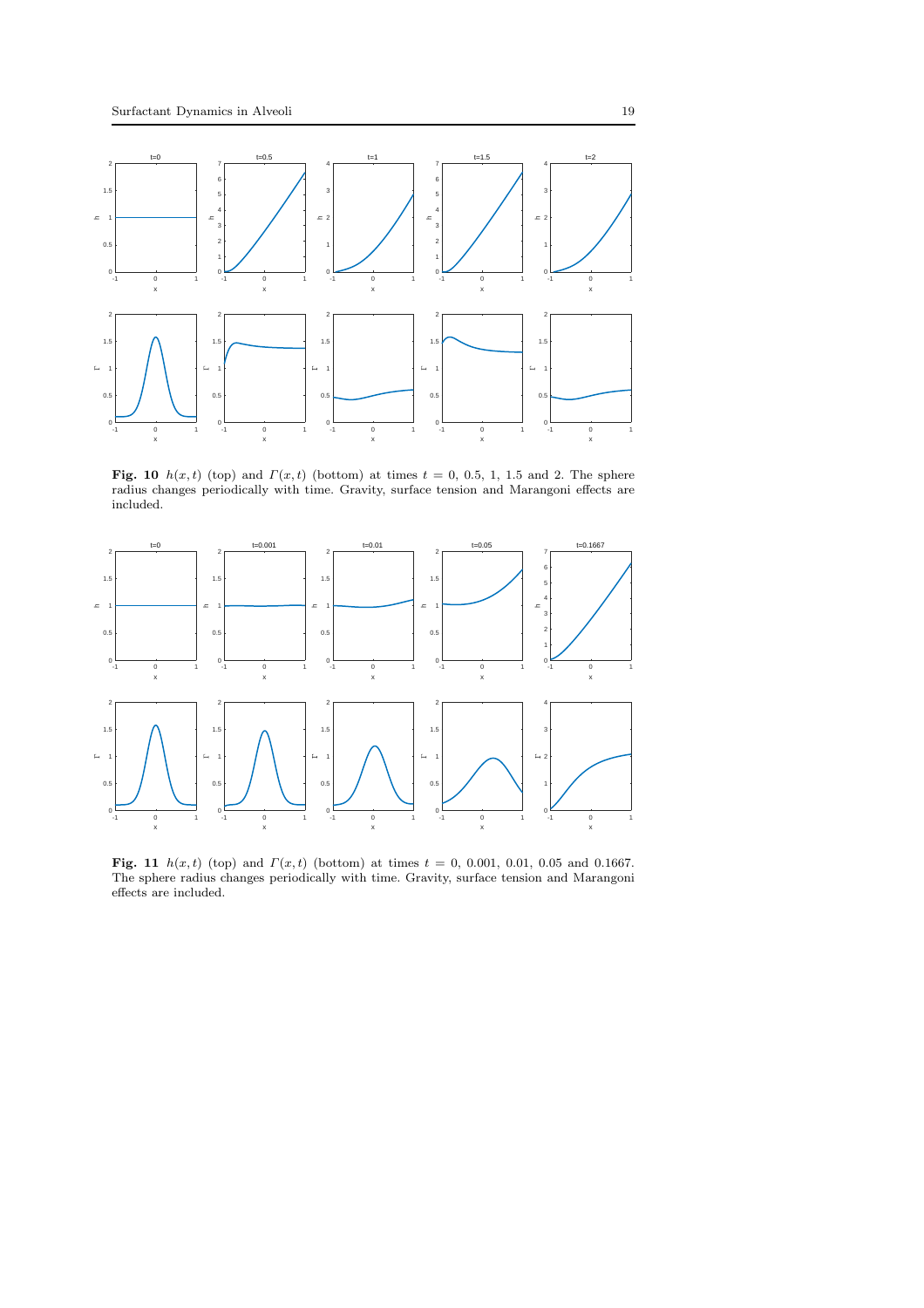4.1 Scaling with respect to  $R(t)$ 

The governing equations that describe  $h(x, t)$  and  $\Gamma(x, t)$  are shown in equa-tions [\(29\)](#page-9-0) and [\(30\)](#page-9-1). Multiplying both sides of both equations by  $R^2(t)$  and combining terms allow us to write

$$
\frac{\partial}{\partial t}\ln(R^2(t)h) + \frac{\partial}{\partial x}\left(R^2(t)h^2(1-x^2)\left[Q_1h + \frac{1}{2}Q_2\right]\right) = 0,\tag{40}
$$

$$
\frac{\partial}{\partial t} \ln(R^2(t)\Gamma) + \frac{\partial}{\partial x} \left( R^2(t)h\Gamma(1-x^2) \left[ \frac{3}{2}Q_1h + Q_2 \right] \right)
$$

$$
= \frac{\partial}{\partial x} \left( \mathcal{D}(1-x^2) \frac{\partial \Gamma}{\partial x} \right) + \frac{\alpha \tau R^2(t)}{\Gamma_0} - \beta \tau R^2(t)\Gamma. \quad (41)
$$

With the change of dependent variables  $\tilde{h}(x,t) = h(x,t)R^2(t)$  and  $\tilde{\Gamma}(x,t) =$  $\Gamma(x,t)R^2(t)$ , we can rewrite these as

<span id="page-19-0"></span>
$$
\frac{\partial \tilde{h}}{\partial t} + \frac{\partial}{\partial x} \left( \tilde{h}^2 (1 - x^2) \left( \left[ \frac{\mathcal{G}}{R^5(t)} + \frac{\mathcal{S}}{\sqrt{2\tilde{\Gamma}} R^9(t)} \frac{\partial}{\partial x} \left( 2\tilde{h} + \frac{\partial}{\partial x} \left( (1 - x^2) \frac{\partial \tilde{h}}{\partial x} \right) \right) \right] \tilde{h} \right)
$$

$$
- \frac{(2\tilde{\Gamma})^{-3/2} \mathcal{M}}{2R(t)} \frac{\partial \tilde{\Gamma}}{\partial x} \right) = 0 \,, \quad (42)
$$

and

$$
\frac{\partial \tilde{\Gamma}}{\partial t} + \frac{\partial}{\partial x} \left( \tilde{h}\tilde{\Gamma}(1-x^2) \left( \frac{3}{2} \left[ \frac{\mathcal{G}}{R^5(t)} + \frac{\mathcal{S}}{\sqrt{2\tilde{\Gamma}}R^9(t)} \frac{\partial}{\partial x} \left( 2\tilde{h} + \frac{\partial}{\partial x} \left( (1-x^2) \frac{\partial \tilde{h}}{\partial x} \right) \right) \right] \tilde{h}
$$

$$
-\frac{(2\tilde{\Gamma})^{-3/2} \mathcal{M}}{R(t)} \frac{\partial \tilde{\Gamma}}{\partial x} \right) = \frac{\partial}{\partial x} \left( \frac{\mathcal{D}}{R^2(t)} (1-x^2) \frac{\partial \tilde{\Gamma}}{\partial x} \right) + \frac{\alpha \tau R^2(t)}{\Gamma_0} - \beta \tau \tilde{\Gamma}. \quad (43)
$$

We observe that these equations have the same forms as the constant-radius case, only with parameters that depend on various powers of  $R(t)$ . It should be noted that as  $R(t)$  varies between its maximum scaled value of unity and the lower bound  $1-2R_m \approx 0.6$  (when  $R_m = 0.2$  as suggested earlier), factors such as  $R^5$  and  $R^9$  attain much smaller minimum values and change the relative importance of the effects of gravity, surface tension, Marangoni flow, surface diffusion and surfactant production rate.

When some of those effects act in isolation, a mathematical trick allows us to remove the time dependent radius  $R(t)$  from the equation by defining a new time-like variable. For instance, if we consider the problem under the effect of surface tension only, we can rewrite Eq. [\(42\)](#page-19-0) after defining a new time-like variable  $\tilde{t} = \int_0^t R^{-9}(\tau) d\tau$ , in the form

$$
\frac{\partial \tilde{h}}{\partial \tilde{t}} + \frac{\partial}{\partial x} \left( \tilde{h}^2 (1 - x^2) \mathcal{S} \sigma(\tilde{\Gamma}) \frac{\partial}{\partial x} \left( 2\tilde{h} + \frac{\partial}{\partial x} \left( (1 - x^2) \frac{\partial \tilde{h}}{\partial x} \right) \tilde{h} \right) \right) = 0. \quad (44)
$$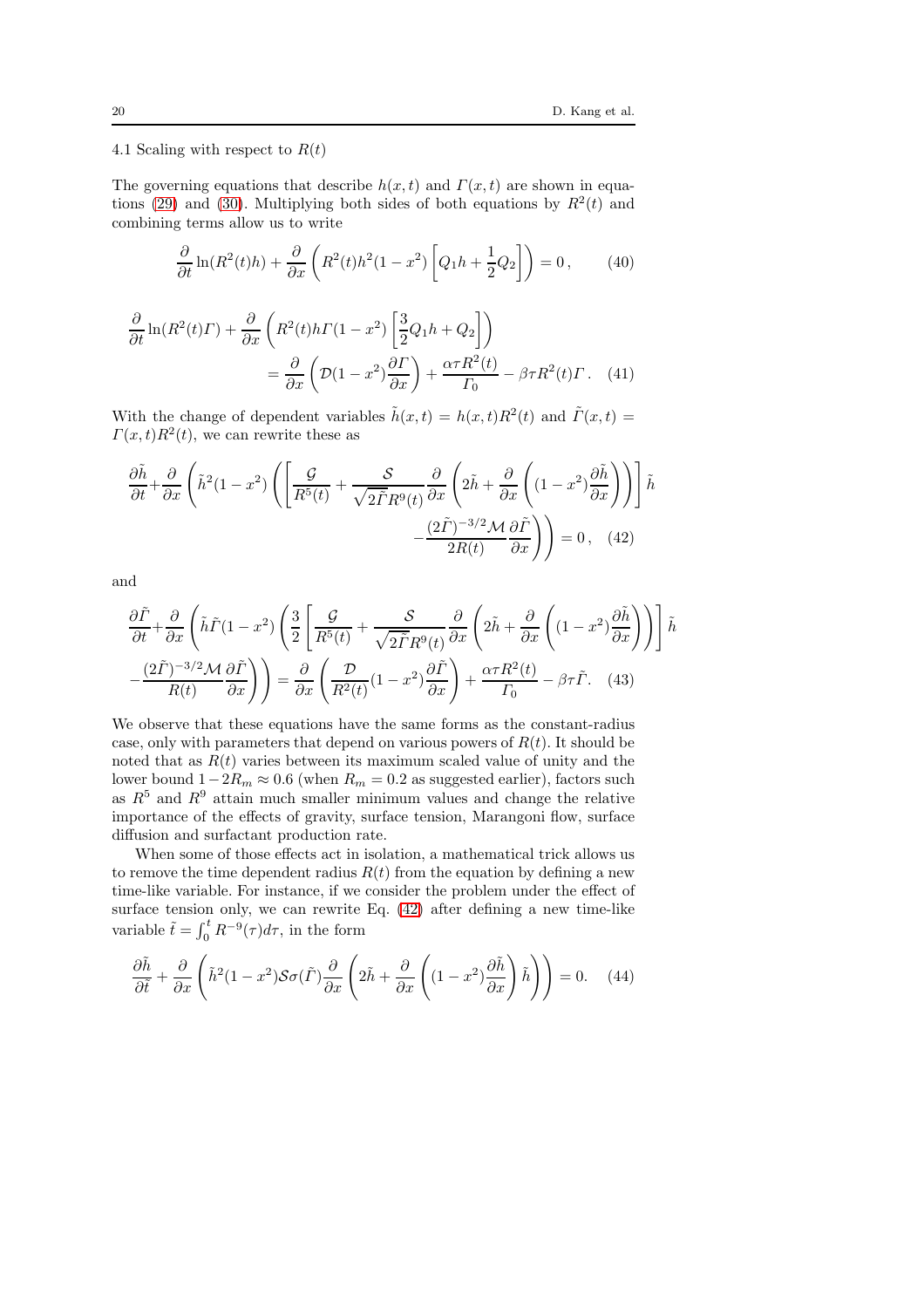This equation admits  $\tilde{h} \equiv 1$  as its attracting steady state solution, which implies that  $h(t) = 1/R^2(t)$  is a global attractor for equation [\(29\)](#page-9-0) when only surface tension is acting; that is, non-uniform initial film profiles tend to the uniform state that depends only upon time and varies as the radius changes while conserving the fluid volume.

# 4.2 Effect of Gravity

One mathematically interesting case which can be analyzed readily using the method of characteristics is when gravity alone acts on the film, while surface tension and all surfactant effects are absent (i.e., only parameter  $\mathcal G$  is nonzero). Upon defining the new time-like variable  $\tilde{t} = \mathcal{G} \int_0^t R^{-5}(\tau) d\tau$ , equation [\(42\)](#page-19-0) can be written as

$$
\frac{\partial \tilde{h}}{\partial \tilde{t}} + \frac{\partial}{\partial x} (\tilde{h}^3 (1 - x^2)) = 0, \qquad (45)
$$

having the conservation form. Its expanded form reads

$$
\frac{\partial \tilde{h}}{\partial \tilde{t}} + 3\tilde{h}^2 (1 - x^2) \frac{\partial \tilde{h}}{\partial x} = 2x \tilde{h}^3 ,\qquad (46)
$$

which is a first-order quasilinear PDE amenable to the method of characteristics. The characteristic form of this equation is equivalent to a system of two first-order nonlinear ODEs:

<span id="page-20-0"></span>
$$
\frac{d\tilde{h}}{d\tilde{t}} = 2x\tilde{h}^3 \quad \text{along paths:} \quad \frac{dx}{d\tilde{t}} = 3(1-x^2)\tilde{h}^2. \tag{47}
$$

With a change of variable  $y = \tilde{h}^{-2}$ , we can rewrite the previous two equations as

$$
\frac{dx}{d\tilde{t}} = \frac{3(1-x^2)}{y}, \quad \frac{dy}{d\tilde{t}} = -4x. \tag{48}
$$

Upon dividing these we find

$$
\frac{dy}{dx} = -\frac{4xy}{3(1-x^2)}\,,\tag{49}
$$

whose solution in terms of  $\tilde{h}$  is given by

<span id="page-20-1"></span>
$$
\tilde{h}(\tilde{t}) (1 - x(\tilde{t})^2)^{1/3} = \text{constant}.
$$
 (50)

Although the characteristics obtained from equations [\(47\)](#page-20-0) cannot be obtained in closed form, we can make progress at the two poles. Notice that  $dx/dt = 0$ at  $x = \pm 1$ , which shows that characteristics through  $x = \pm 1$  are perpendicular to the x-axis. As such, we can find  $h(x = \pm 1, t)$  by solving the first equation in [\(47\)](#page-20-0):

$$
\frac{d\tilde{h}(\pm 1,t)}{dt} = \pm 2\tilde{h}^3, \quad \tilde{h}(x,0) = 1,
$$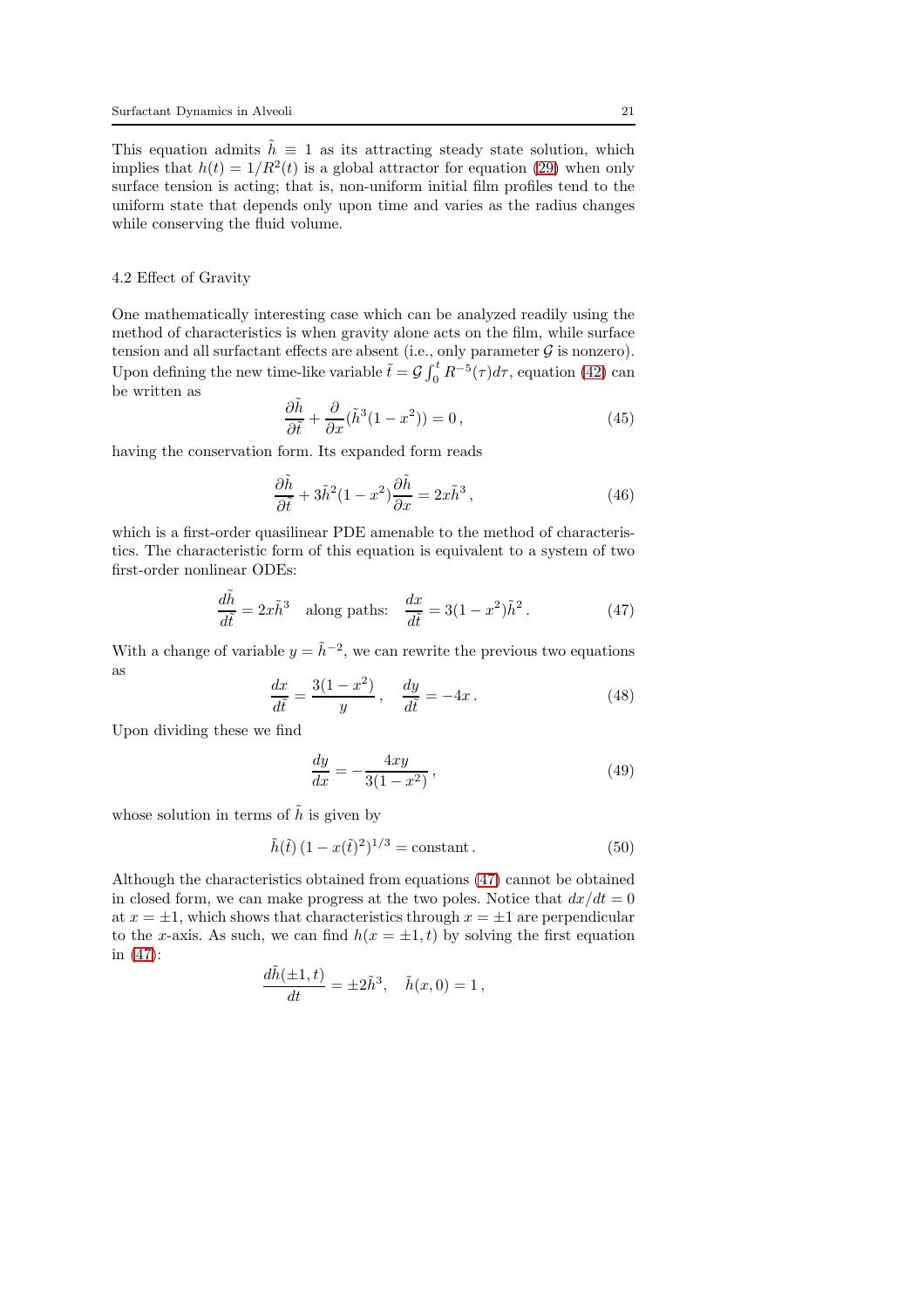assuming a uniform initial profile with  $h = 1$  throughout. This yields  $\tilde{h}(\pm 1, t) =$  $\frac{1}{\sqrt{1 \mp 4t}}$ , which shows that at the north pole, the film thickness tends to zero for long times at the rate  $t^{-1/2}$ , and at the south pole, the film thickness will blow up in finite time at the point  $t = 0.25$ . Since surface tension is a stabilizing effect, the rate of convergence to zero at the north pole when both gravity and surface tension are present will be slower than  $t^{-1/2}$ .

We can also integrate the characteristic equations  $(47)$  numerically starting at various initial points  $-1 < x_0 < 1$ . While the results have not been displayed here, we find that all characteristics not emanating from the north pole ultimately reach the south pole in finite time, at which time the solution diverges. The closer  $x<sub>o</sub>$  is to the south pole, the faster the blow-up occurs, with the blow-up time approaching 0.25 as  $x<sub>o</sub>$  tends to 1. So, up to the first blow-up time of  $t = 0.25$  at the south pole itself, the solution remains regular everywhere else and the numerical solution does indeed satisfy condition [\(50\)](#page-20-1) along the characteristics. It should be noted that this analysis applies equally to the case where the radius of the alveolus is a constant. The introduction of the time-like variable  $\tilde{t}$  removes any time-dependence of radius R from the analysis.

# 5 Discussion and Further Research Questions

One key observation from our numerical simulations with parameters chosen based on real experimental values is that if a small amount of surfactant is delivered into the alveolus in the form of an aerosol drop and makes contact with the alveolar fluid layer at a point, the time it takes for it to spread uniformly over the entire interfacial area to form a monolayer is quite fast ( $\approx$ 10<sup>−</sup><sup>3</sup> sec) but the required time for the thin film of alveolar fluid to regain a relatively uniform thickness after the surfactant droplet deposition could be much longer ( $\approx 1$  min).

We derived our model under the assumption that lung surfactant forms a monolayer inside the alveolar compartment but the real structure is much more complicated. It was experimentally observed that the microscopic membrane formed by lung surfactant consists of multiple layers and can even form membrane tubes and other myelin figures [\[27\]](#page-23-22). These stacked interfaces with microscopic tubes and helices form a viscoelastic bulk material with near zero surface tension which has not been studied fully and is not yet well understood. The authors of [\[27\]](#page-23-22) came to the conclusion that lung surfactant could be modeled as a highly viscous multilayered material that supports any Laplace pressure simply by viscoelastic shear of the tightly stacked multilamellar membranes.

Also, our model did not take into account connections between multiple alveoli and the role of surfactant in the averaging of alveoli sizes. Surfactant helps all alveoli in the lung expand at nearly the same rate, since if one expands more quickly, it will experience a rise in surface tension slowing its rate of expansion. It also means the rate of shrinking is more uniform, since if one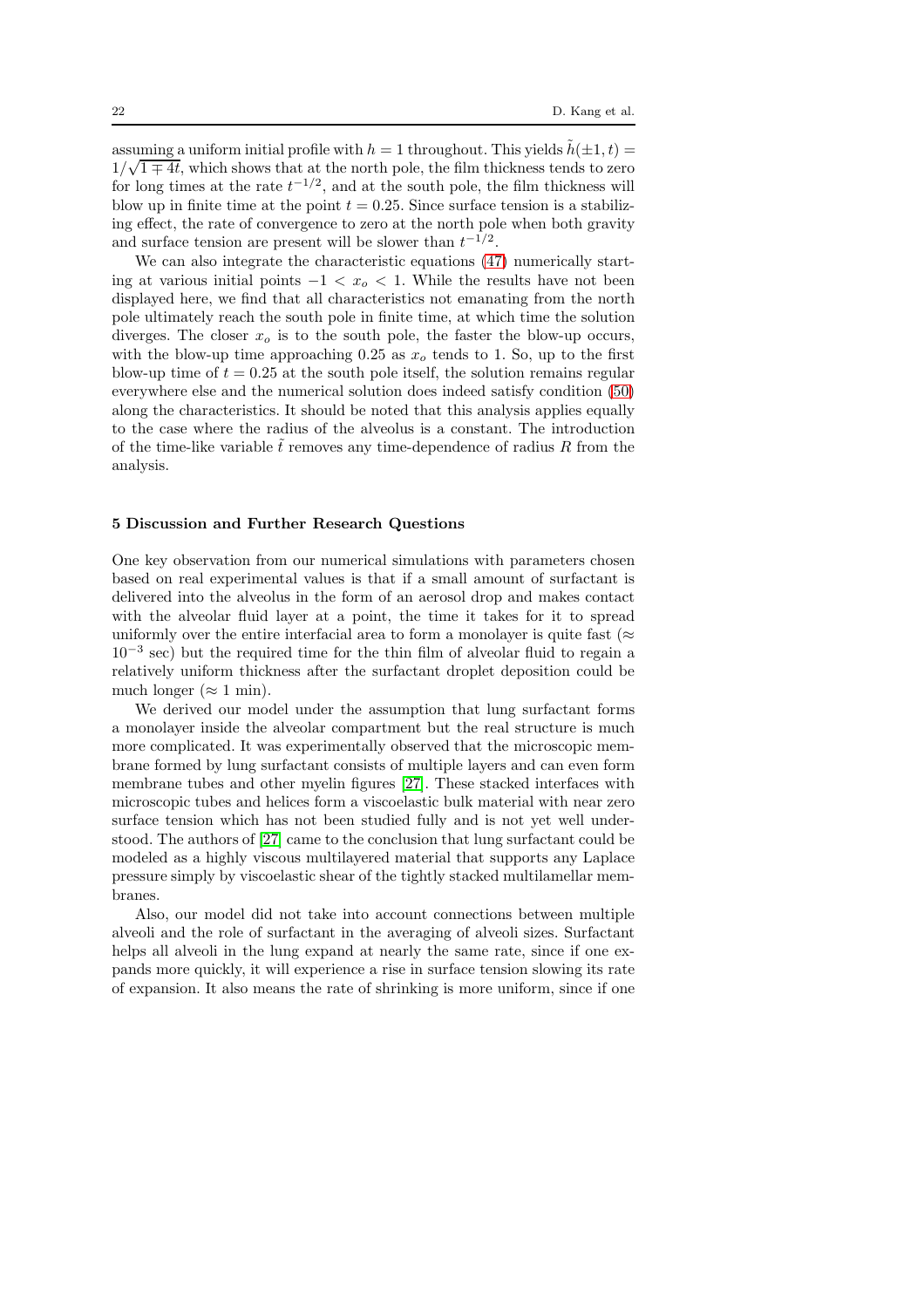reduces in size more quickly, its surface tension will reduce more, so the other alveoli can contract more easily and catch up to it. Surfactant reduces surface tension more readily when the alveoli are smaller because the surfactant is more concentrated. We plan to capture this size regulation effect of lung surfactant in our future research by modeling a multi-alveoli system.

Synthetic pulmonary surfactants, which are currently administrated to prematurely born infants, differ in surface viscosity. Viscosity is believed to influence the rate, extent and uniformity of distribution of surfactant in the lungs. Surfactants with lower surface viscosity are preferred in neonatology for endotracheal application because they allow a more uniform and rapid distribution of the instilled surfactant with less loss due to coating of the upper airways. Despite its widespread use, the optimal method of surfactant administration in prematurely born infants has not been clearly determined yet [\[26\]](#page-23-23). Several aspects of administration techniques that can influence surfactant delivery into the pulmonary airways including the bolus volume, injection rate, gravity and orientation, ventilation strategies, alveolar recruitment, and viscosity and surface tension of the fluid instilled are discussed in the review article [\[26\]](#page-23-23).

An additional challenging topic would be to model the entire dynamics of synthetic surfactant delivery into the alveoli. From the bronchi, the dividing airways become progressively smaller with an estimated 23 divisions before ending at an alveolus. High-resolution MRI scans of the lungs and airways allow one to visualize only the first 8 branches and, of these, only the first 6 can be reconstructed from the MRI image by 3D printing. As such a fluid dynamic model is ideal for optimizing the parameters for the process of surfactant delivery into the lungs.

Acknowledgement: This work was partially supported by a grant from the Simons Foundation (#275088 to Marina Chugunova).

### References

- <span id="page-22-6"></span>1. Borgas M.S., Grotberg J.B.: Monolayer flow on a thin film. J. Fluid Mech., 193:151–170 (1988)
- <span id="page-22-0"></span>2. Bryndina I., Vasilieva N.: Effects of simulated microgravity on surfactant and water balance of lung in animals with different resistance to stress, 40th COSPAR Scientific Assembly, Vol 40 (2014)
- <span id="page-22-2"></span>3. Carnielli V.P., Zimmermann L.J., Hamvas A., and Cogo P.E.: Pulmonary surfactant kinetics of the newborn infant: novel insights from studies with stable isotopes, Journal of Perinatology, 29:S29 - S37 (2009)
- <span id="page-22-3"></span>4. Castranova V, Rabovsky J, Tucker J.H., Miles P.R.: The alveolar type II epithelial cell: a multifunctional pneumocyte, Toxicol Appl Pharmacol,93(3):472-83 (1988)
- <span id="page-22-4"></span>The interface dynamics of a surfactant drop on a thin viscous film, European Journal of Applied Mathematics, doi.org/10.1017/S0956792516000474, 1 - 31 (2016)
- <span id="page-22-5"></span>6. Chugunova M., Taranets R. Nonnegative weak solutions for a degenerate system modelling the spreading of surfactant on thin films, Applied Mathematics Research Express, 1, 102 - 126 (2013)
- <span id="page-22-1"></span>7. Crapo J.D., Young S.L., Fram E.K., Pinkerton K.E., Barry B.E., and Crapo R.O.: Morphometric Characteristics of Cells in the Alveolar Region of Mammalian Lungs, American Review of Respiratory Disease, 128(2P2):S42 - S46 (1983)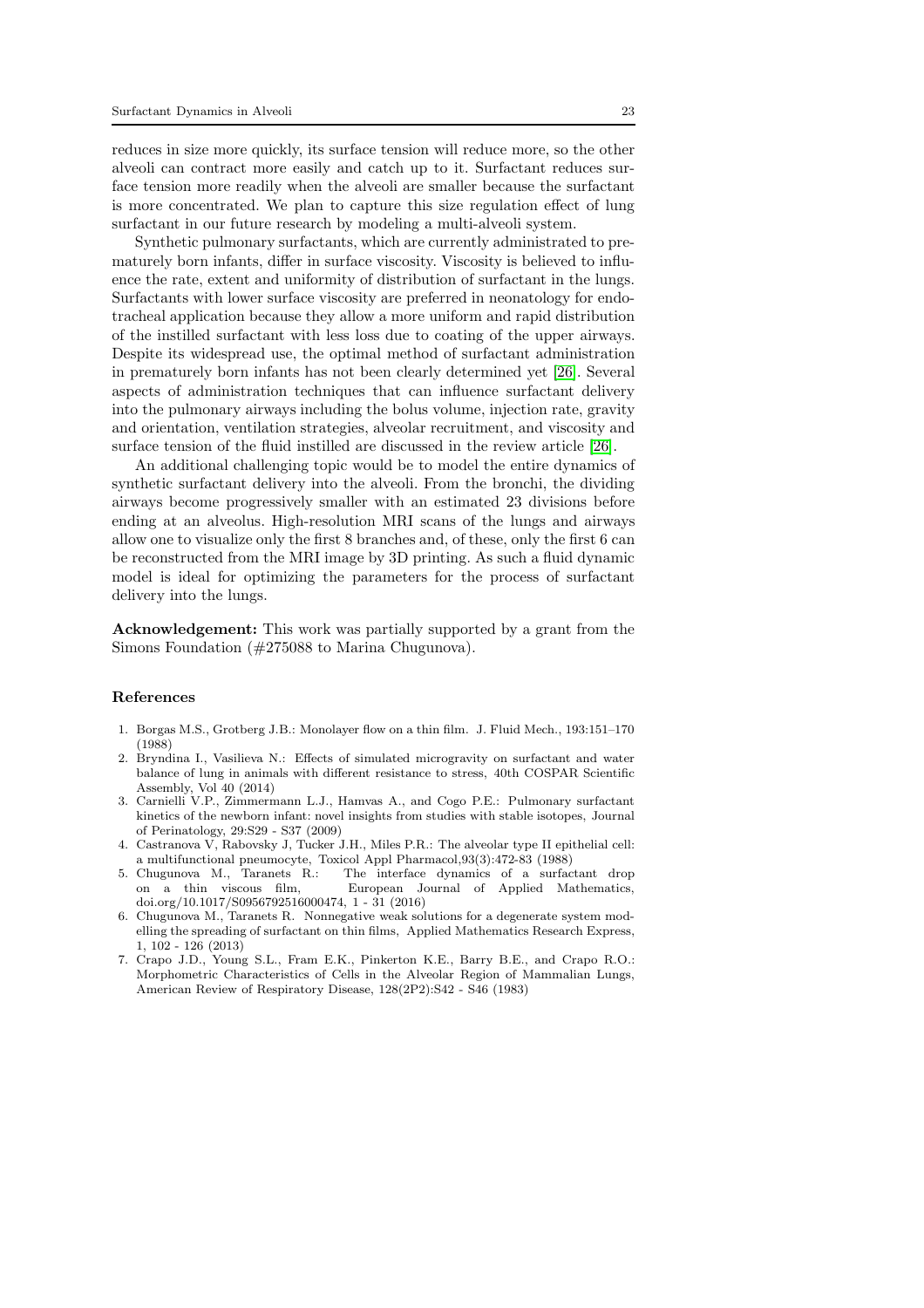- <span id="page-23-21"></span>8. Edmonstone B.D., Matar O.K., and Craster R.V.: Flow of surfactant-laden thin films down an inclined plane, Journal of engineering mathematics 50.2: 141-156 (2004)
- <span id="page-23-14"></span>9. Escher J., Hillairet M., Laurençot Ph., Walker Ch.: Global weak solutions for a degenerate parabolic system modeling the spreading of insoluble surfactant, to appear in Indiana Math. Journal (2011)
- <span id="page-23-15"></span>10. Escher J., Hillairet M., Laurençot Ph., Walker Ch.: Thin film equations with soluble surfactant and gravity: modeling and stability of steady states, Preprint (2010)
- <span id="page-23-6"></span>11. Fehrenbach H.: Alveolar epithelial type II cell: defender of the alveolus revisited, Respiratory Research, 2(1),33 (2001)
- <span id="page-23-16"></span>12. Garcke H., Wieland S.: Surfactant spreading on thin viscous films: nonnegative solutions of a coupled degenerate system, SIAM J. Math. Anal., 37(6):2025?2048 (2006)
- <span id="page-23-13"></span>13. Gaver D.P., Grotberg J.B.: The dynamics of a localized surfactant on a thin film, J. Fluid Mech., 213:127–148 (1990)
- <span id="page-23-4"></span>14. Haies D.M., Gil J., and Weibel E.R.: Morphometric Study of Rat Lung Cells I. Numerical and Dimensional Characteristics of Parenchymal Cell Population, American Review of Respiratory Disease, 123(5):533-541 (1981)
- <span id="page-23-8"></span>15. Halpern D., Jensen O.E., Grotberg J.B.: A theoretical study of surfactant and liquid delivery into the lung, Journal of Applied Physiology, 85:333–352 (1998)
- <span id="page-23-12"></span><span id="page-23-9"></span>16. Halpern D., Fujioka H., Takayama S., Grotberg J.B.: Liquid and surfactant delivery into pulmonary airways, Respiratory Physiology and Neurobiology, 163:222–231 (2008) 17. Jensen O.E., Grotberg J.B.: Insoluble surfactant spreading on a thin viscous film: shock
- <span id="page-23-18"></span>evolution and film rupture, J. Fluid Mech., 240:259–288 (1992) 18. Kang D., Nadim A., and Chugunova M.: Dynamics and equilibria of thin viscous coating
- <span id="page-23-19"></span>films on a rotating sphere, Journal of Fluid Mechanics, 791, 495-518 (2016) 19. Kang D., Nadim A., and Chugunova M.: Marangoni effects on a thin liquid film coating
- <span id="page-23-11"></span>a sphere with axial or radial thermal gradients, Physics of Fluids, 29(7), 072106 (2017)
- 20. Kang D., Sangsawang T. and Zhang J.: Weak solution of a doubly degenerate parabolic equation, arXiv preprint [arXiv:1610.06303](http://arxiv.org/abs/1610.06303) (2016)
- <span id="page-23-17"></span>21. Lucassen J., Hansen R.S.: Damping of Waves on Monolayer-Covered Surfaces II. Influence of Bulk-to-Surface Diffusional Interchange on Ripple Characteristics, Journal of Colloid and Interface Science, 23: 319–328 (1967)
- <span id="page-23-1"></span>22. Mason R.J.: Biology of alveolar type II cells, Respirology, 11:s1 (2006)
- 23. Matthay M.A., Folkesson H.G., Clerici C.: Lung Epithelial Fluid Transport and the Resolution of Pulmonary Edema, Physiological Reviews, Vol. 82 no. 3, 569-600 (2002)
- <span id="page-23-20"></span>24. Nadim A.: A Concise Introduction to Surface Rheology with Application to Dilute Emulsions of Viscous Drops, Chem. Engr. Commun., 148–150: 391–407 (1996)
- <span id="page-23-5"></span>25. Notter R.H., Gupta R., Schwan A.L., Wang Z., Shkoor M.G., Walther F.J., Synthetic lung surfactants containing SP-B and SP-C peptides plus novel phospholipase-resistant lipids or glycerophospholipids, PeerJ, 4, e2635 (2016)
- <span id="page-23-23"></span>26. Nouraeyan N., Lambrinakos-Raymond A., Leone M., and Sant'Anna G.: Surfactant administration in neonates: A review of delivery methods, Canadian Journal of Respiratory Therapy, 50(3): 91–95 (2014)
- <span id="page-23-22"></span>27. Parra E., Kinoshita K., and Needham D.: Micropipette Technique Study of Natural and Synthetic Lung Surfactants at the Air-Water Interface: Presence of a SP-B Analog Peptide Promotes Membrane Aggregation, Formation of Tightly Stacked Lamellae, and Growth of Myelin Figures, Langmuir, 32(41):10570 - 10581 (2016)
- <span id="page-23-0"></span>28. Shier D., Butler J. and Lewis R.: Human Anatomy and Physiology 11th Edition, McGraw-Hill (2007)
- 29. Simon J.: Compact sets in the space  $L^p(0,T;B)$ , Ann. Mat. Pura Appl., 146 (4):65-96 (1987)
- <span id="page-23-10"></span>30. Taranets R.M.: Strong solutions of the thin film equation in spherical geometry, arXiv preprint [arXiv:1709.10496](http://arxiv.org/abs/1709.10496) (2017)
- <span id="page-23-3"></span>31. Verkman A.S., Matthay M.A., and Song Y.: Aquaporin water channels and lung physiology, American Journal of Phisiology: Lung Cellura and Molecular Phisiology, 278(5):L867-L879 (2000)
- <span id="page-23-7"></span>32. Walther F.J., Hernndez-Juviel J.M., Waring A.J.: Aerosol delivery of synthetic lung surfactant, PeerJ 2: e403 (2014)
- <span id="page-23-2"></span>33. West, J.B., Elliott, A.R., Guy, H.J., and Prisk, G.K.: Pulmonary function in space, Jama, 277(24), 1957-1961 (1997)